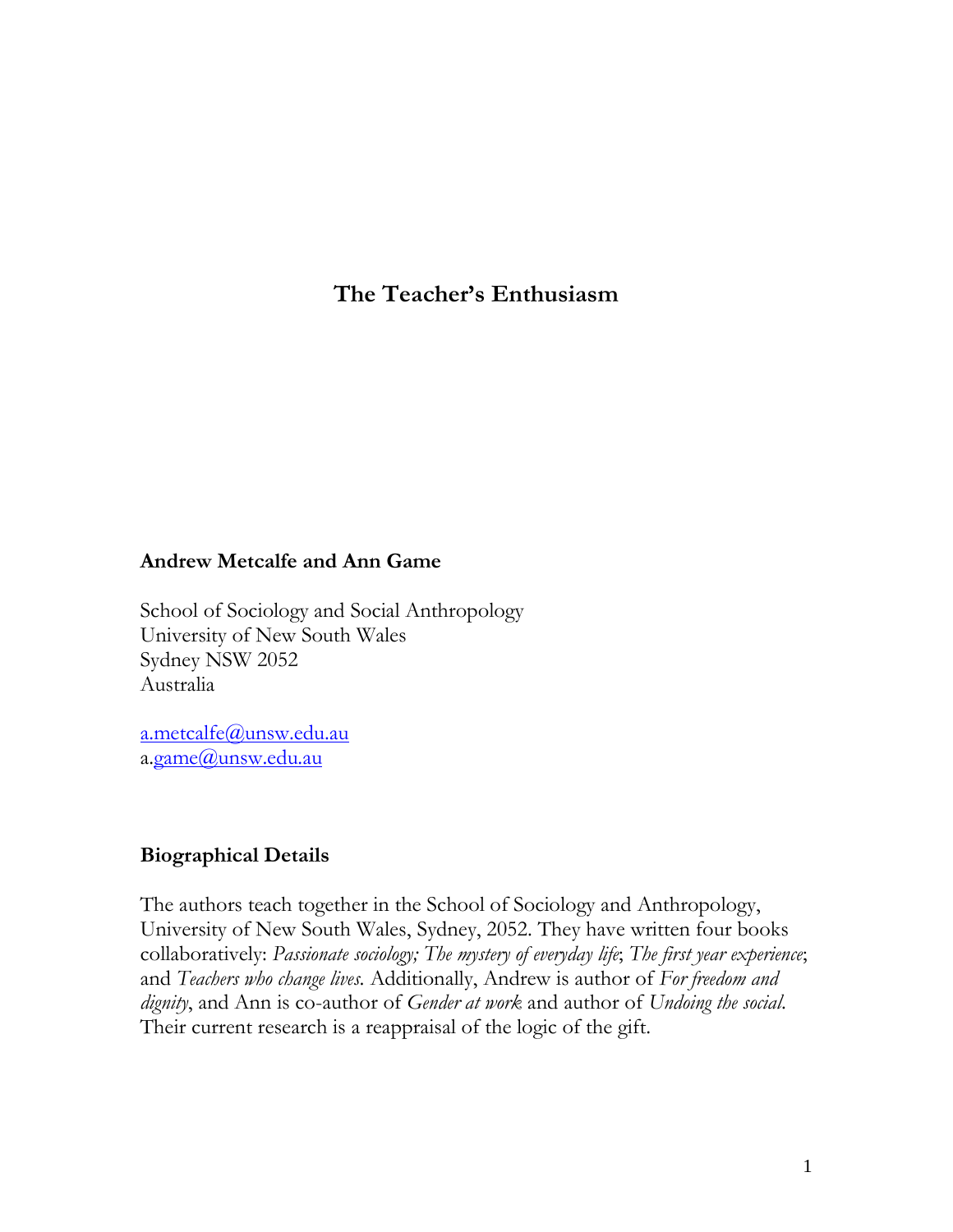#### **Abstract**

Social relations are often seen as transactions between individuals. The dynamic teacher, accordingly, is one who gives energy and knowledge to students. Because this understanding fails to appreciate the relational forces at work in the lively classroom, it produces unhealthy attitudes toward education. Teachers who try to live up to it will not only burn out, they will distort their students' educational development. The vitality of the classroom comes from an energy that is created *between* teachers and students; it is an energy in which both teachers and students share, but for which neither is individually responsible. The successful teacher must be able to receive if they are to be able to give. This argument is advanced using interviews with Australian teachers and students, all of whom were asked to describe the teachers who changed their lives.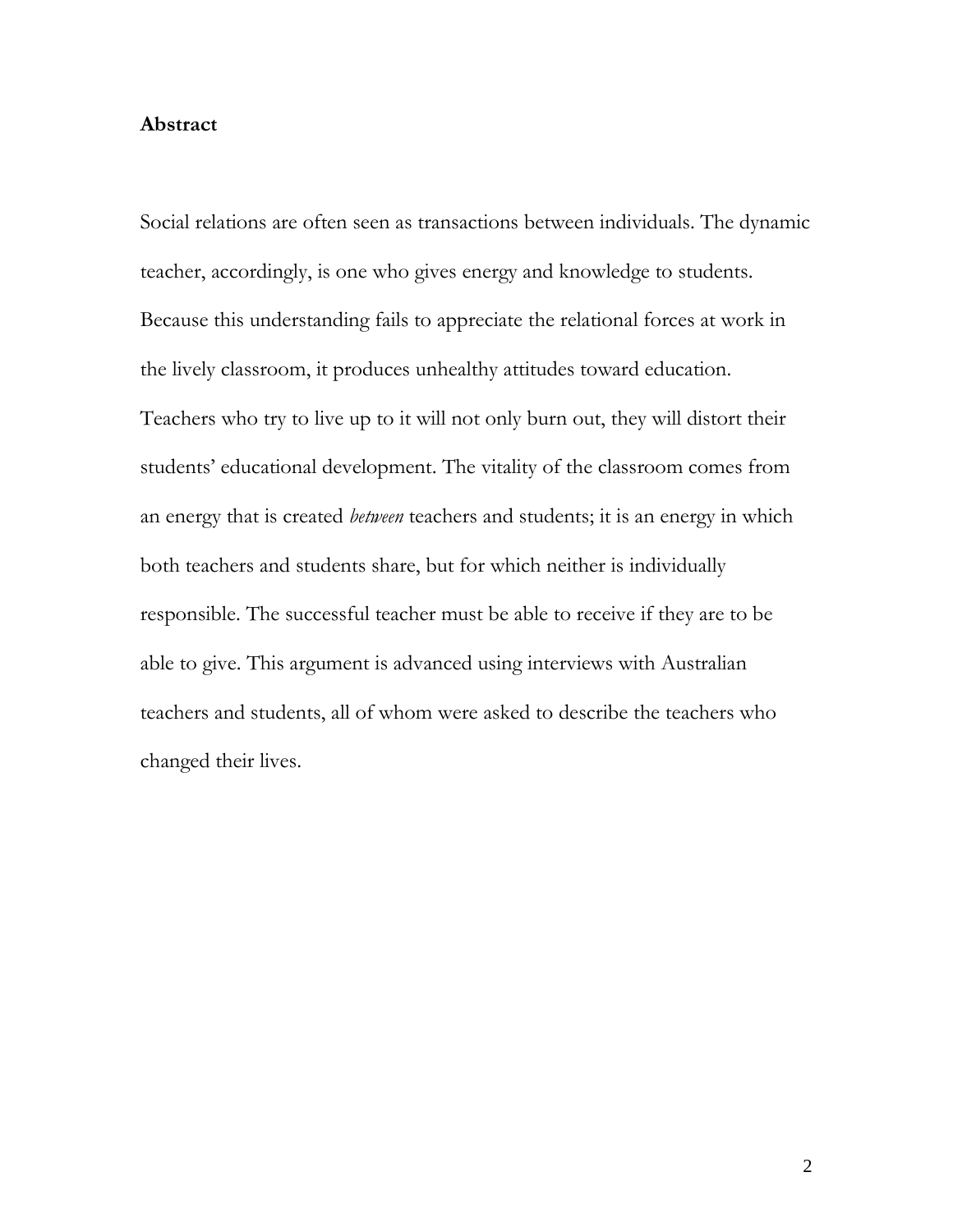# **The Teacher's Enthusiasm**

# **Researching 'teachers who change lives': a grounded phenomenology**

This article is based on a research project on 'teachers who change lives' for which we interviewed 13 well-known Australians and 22 teachers, the latter coming from all levels of formal education and a diversity of disciplines, including maths, languages, sciences, humanities, theatre, music, art and sport. In semi-structured interviews, we invited all interviewees to talk about their experiences of life-changing teachers, and the teachers to talk about their own teaching practices and experiences. We encouraged all participants to re-enter and recount specific experiences.

The aim of this project was to develop a relational understanding of education, addressing the questions: What happens *between* teachers and students in effective, engaged learning and teaching? What are the implications for teaching practice? Thus, we took the relational tradition of phenomenology as the basis of our conceptual framework and methodology. In phenomenology, participation is the principle of knowledge: we know, not as subjects observing objects, but through our being in the world. In other words, the site of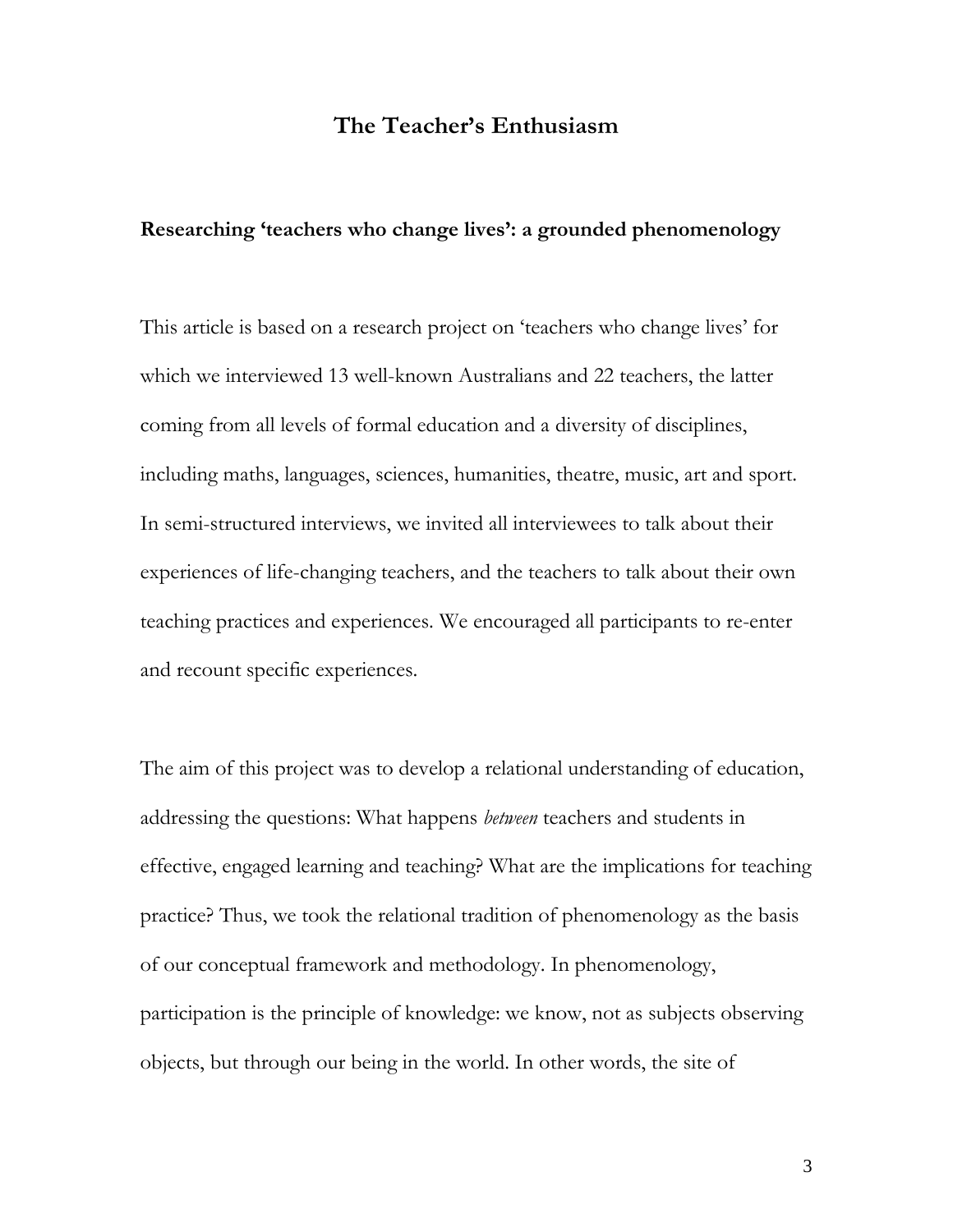knowledge is the relation. We know and learn 'with' rather than 'about' others. Avoiding abstractions, phenomenology is concerned with direct and specific descriptions of experiences, of the space and time of our relations with others (Merleau-Ponty 1962; Bachelard 1969).

By allowing us to accurately explore the relational conditions underlying everyday life, phenomenology raises valuable new conceptual issues. In the present case, for example, we will be showing that the lived experiences of classroom energy do not match the conventional understandings of the words used to describe these experiences, words like enthusiasm and passion. To understand the classroom, we must be more precise about what these words mean. Conceptual precision about classroom dynamics is the aim of this article.

Grounded phenomenology is to be distinguished from conventional social science methodologies. Our interviews, for example, were not designed to be representative or to provide data from which generalisations could be drawn. Rather, the aim of our empirical research was to provide details of particular experiences and situations, through which we might gain an understanding of the universality of good teaching. An appreciation of the particular is gained through participation, which, for us, as interviewers, involved attentive listening to students and teachers. Interviewees commented favourably on their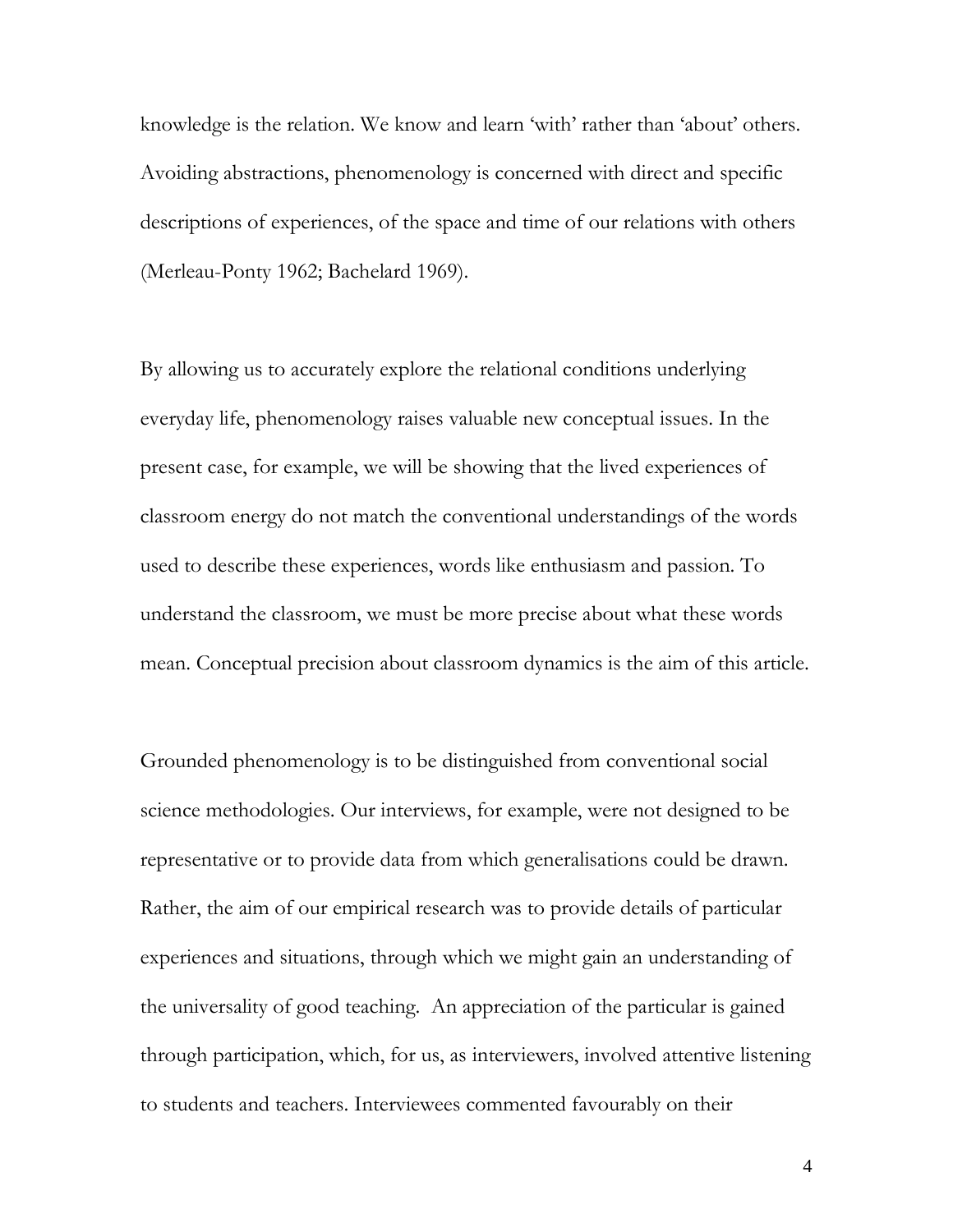experience of 'feeling heard'. Through this encounter, both we and they learned more than we had previously known about learning and teaching.

Phenomenological writing is guided by the same participatory principle, aiming to evoke the quality of experiences so that they might resonate with those of the readers. By inviting readers to reflect on the similarities and differences with their own experiences, this evocative form of writing allows for a creative dialogue with the text.

### **Classroom energy**

What good teachers have is passion. The spark. Sharing their passion. Kids pick up on their excitement, and that makes them curious.

She was so enthusiastic, she was just such an inspiration to me, and I think she ignited something in me.

There was a teacher who made a big difference in my life, who really turned me on to English. It was his enthusiasm. That's the memory that comes to me immediately.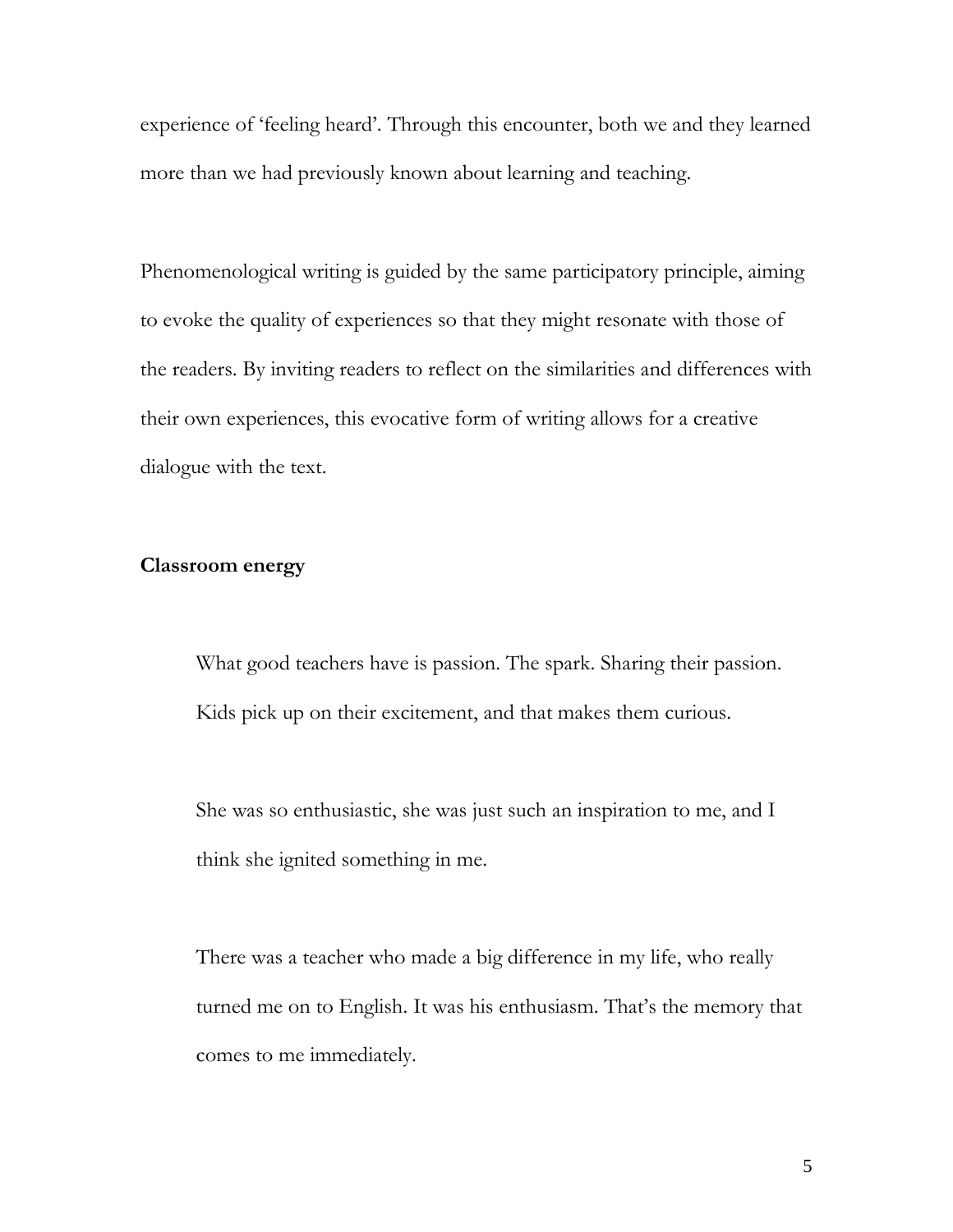These quotations are from interviewees describing the teachers who changed their lives. They affirm a claim made in a recent *Sydney Morning Herald* editorial (18 August 2005). 'There would be little argument', the editor averred, 'about what makes a good teacher. Most [people] could nominate a dynamic teacher from their own school days who brought out their best. Even decades on, such teachers are recalled with a fond smile.'

Although people easily and fondly recall life-changing teachers, our research found that, unless students went on to become teachers themselves, they were usually unable to explain their teacher's efficacy or understand the source of their dynamism, passion and enthusiasm. People who could readily recall their childhood experience of relations with their teachers were often unable to reimagine that relation in a way that included the teachers' points of view. As a consequence, students ascribed teachers with powers that the teachers themselves didn't know they had and, more importantly, didn't try to use. While the students claimed that their teachers had God-like capacities, the teachers insisted that they worked in the dark, not knowing how successful they'd been or how success could be measured. Whereas students spoke of the energy received from good teachers, the teachers spoke of being energised by students.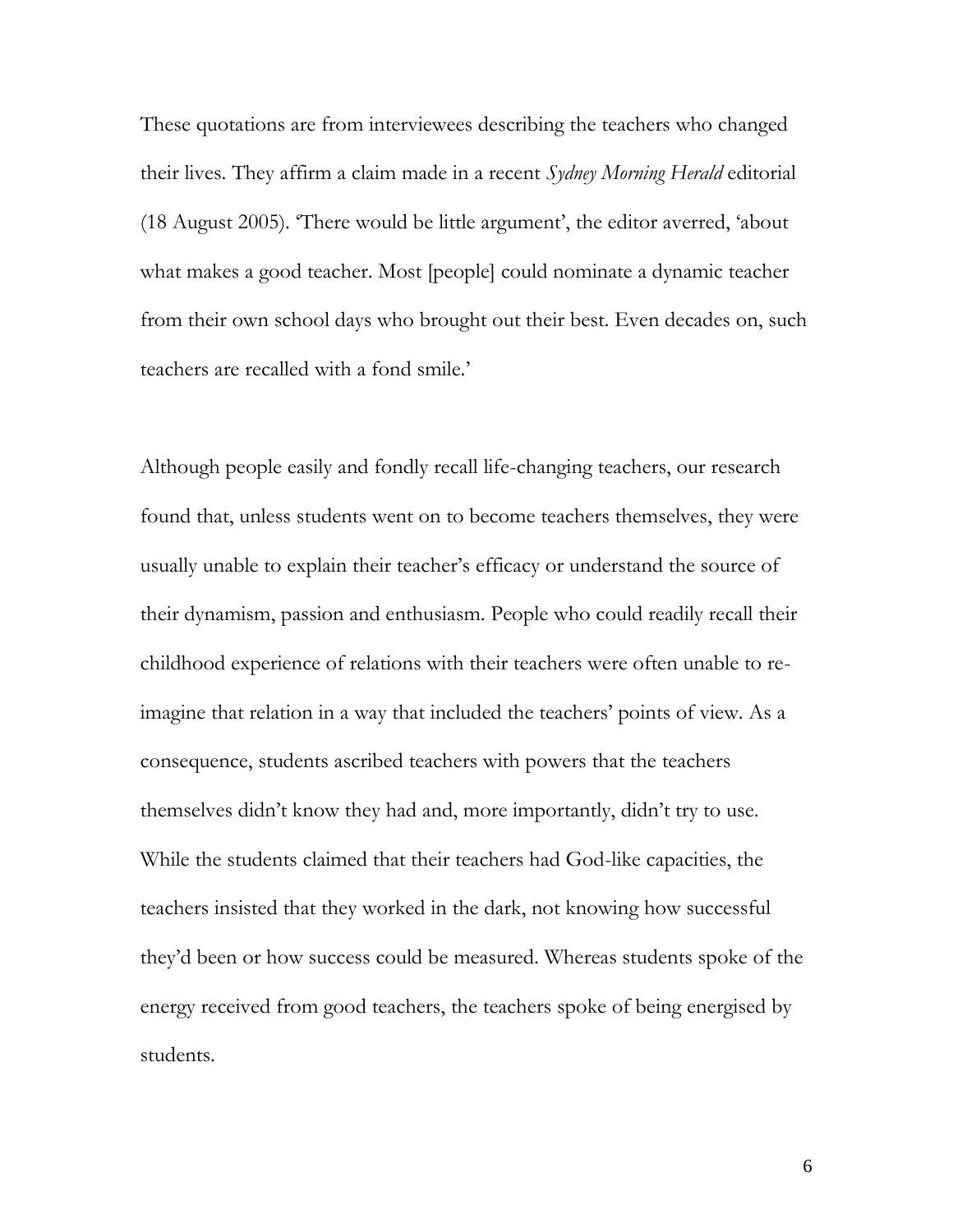Such disparities, we discovered, are at the heart of good teaching, highlighting that its efficacy arises not from the input of individual teachers but from the relations that students and teachers create *between* them. A good teacher is not one who provides all the energy that a class needs; good teachers are those who allow the production of an energy that is not the teachers and not the students, but shared between them. Energy is only given when it can be received. It involves flows and circuits and feedbacks that undermine interpretations of teaching based on the inputs of individual agents.

The newspaper editor is right to imply that this creative energy is found in many classrooms, but wrong to assume that it is easily understood. Even in sociology, the discipline that is supposed to deal with relations, there is a strong and hidden presumption that social events can be explained in terms of the actions of subjects on objects. Consider, for example, Howard Becker's generally useful guidebook *Writing for Social Scientists*, in which he repeats the standard advice that active verbs are grammatically preferable to passive ones (1986: 79-80). Becker reinforces his injunction by saying that it is a matter of conceptual accuracy as much as style. It is the sociologist's duty to determine who was responsible for the action, and a sentence that isn't clear about subjects and objects is inaccurate. Becker, in other words, is *insisting* that life is only lived in the realm of active and transitive verbs. We would say, to the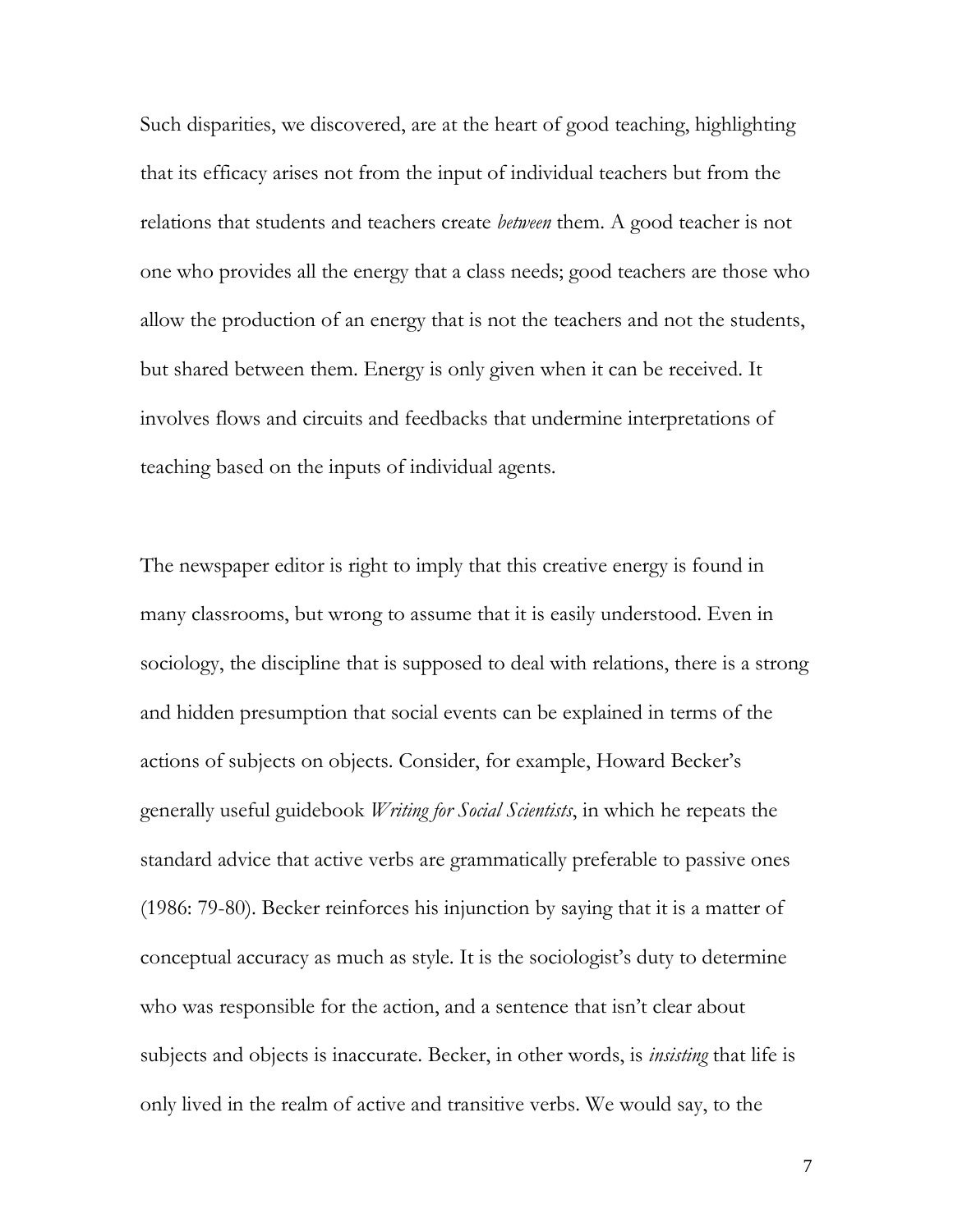contrary, that Becker's strictures preempt the most significant issues in sociology, and in pedagogy, by refusing to acknowledge the irreducibility of relationship.

In this article we will focus on the dynamics of classroom relations, but this is only an entry point to other pedagogic questions. Once we get past thinking in terms of the separate inputs and outputs of energy by teachers and students, once we accept the importance of the relational nature of classroom energy, we must reconsider many of the assumptions underpinning contemporary debates about education.

### **I-Thou and the realm of intransitive verbs**

Elsewhere, we have distinguished two ways in which students can be seen, either as entities with definable talents, or as unique beings for whom no definition is adequate (Metcalfe and Game, 2002, 2005; see Levinas, 1985). These two ways of seeing arise from two ethical forms, which the philosopher Martin Buber spoke of as I-It and I-Thou. These terms help us understand the different relational situations that arise in teaching.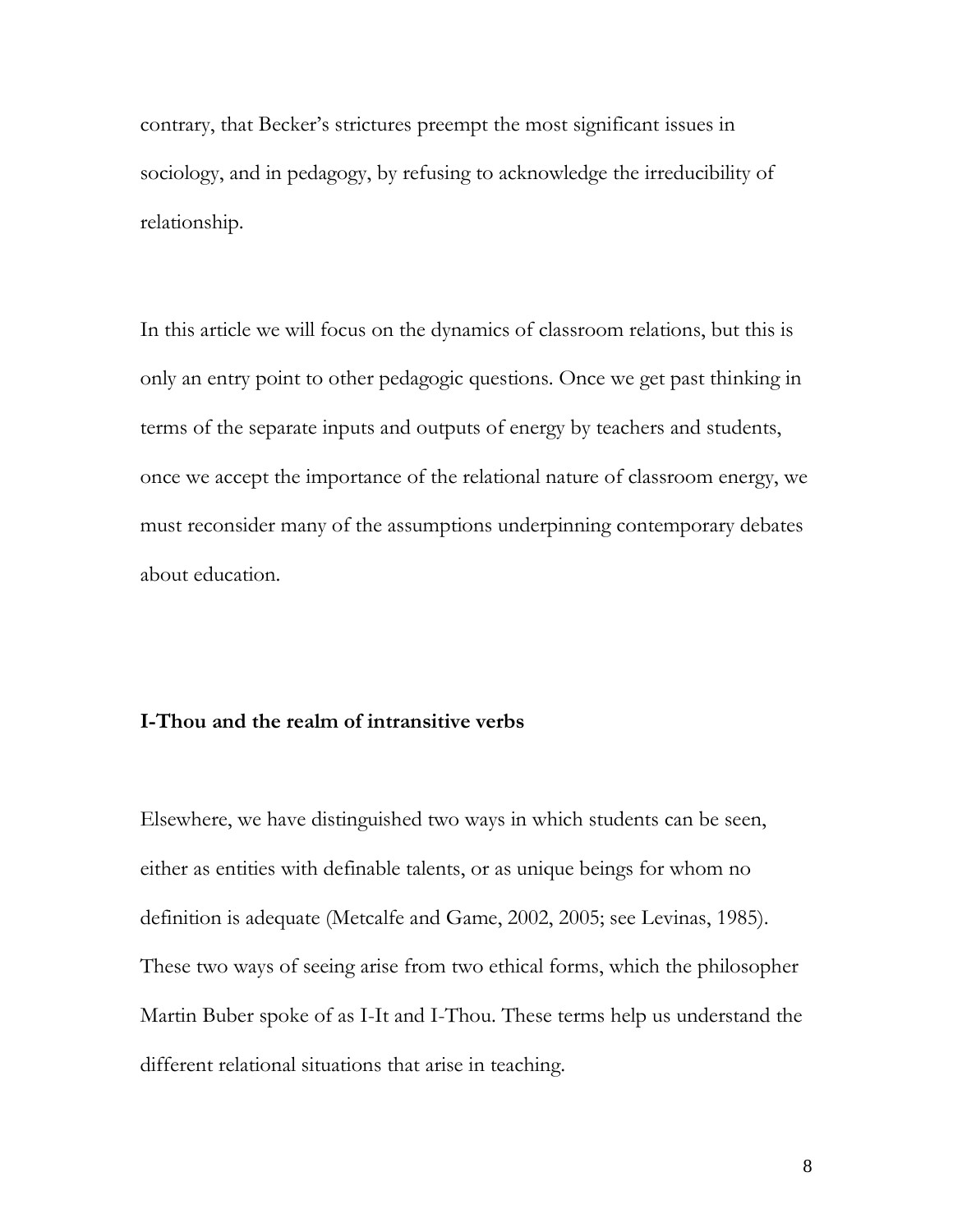The hyphenated form of I-It and I-Thou indicates that the I is not a fixed identity. In different relations, we are different people, with different capacities. The I of I-It is a subject who, in aspiring to stand alone, surveys the world in terms of his or her own position and desires. Whenever the world challenges the subject's knowledge, the surprise is taken as a threat to this position. The acquisition of knowledge is designed to maximise control by minimising surprise.

Rather than standing alone, the I of the I-Thou relation is connected with others. In this relation, the world is not a set of external things but a whole that is always emerging through meetings. This is a situation where things happen relationally without arising from a subject's volition. Students are no longer entities to be controlled by teachers, but learning, nonetheless, occurs, both for students and teachers. As Buber put it, 'The life of human beings is not passed in the sphere of transitive verbs alone. It does not exist in virtue of activities alone which have some *thing* for their object' (1958: 4).

Buber's point is that many of the most important relationships are unbounded, involving neither subjects nor objects: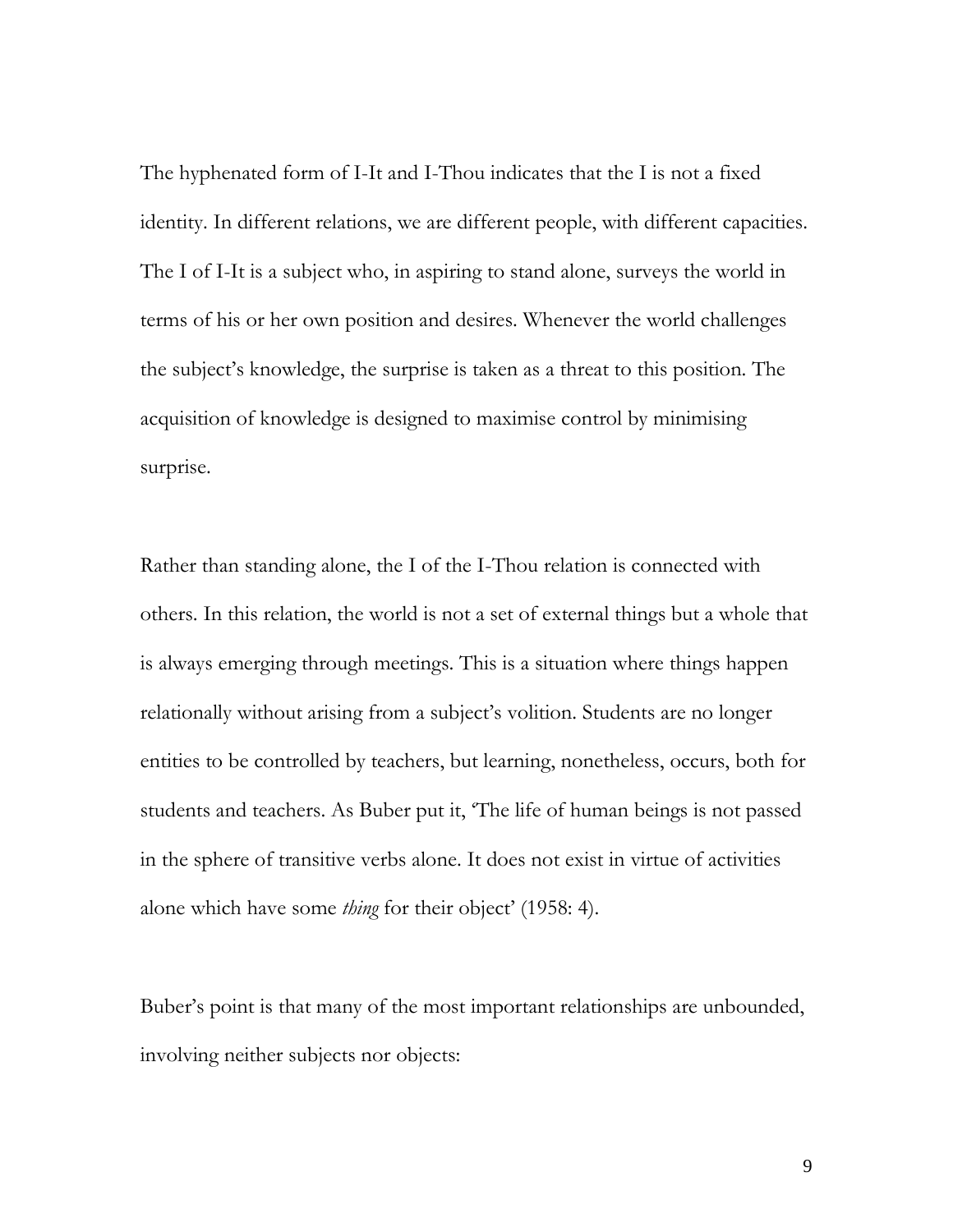*It* exists only through being bounded by others. But when *Thou* is spoken, there is no thing. *Thou* has no bounds. When *Thou* is spoken, the speaker has no *thing*; he has indeed nothing. But he takes his stand in relation (Buber, 1958: 4, 11).

When Buber says *the speaker has no thing*, he is referring to states of epiphany characterised by wonder. These are the states that allow teachers to *see* their students, and allow students to see the potential of their studies. When Vicky Yannakouros describes what she sees in her Kindergarten students, she talks of this boundless no-thingness:

The little children, they just look at you with this look of wonder about the world. They have these innocent faces, very open, and this incredible thirst for and love of learning. They want to hear what you've got to say. They think it's really exciting. And then they want to tell you what they know about what you're talking about. It's beautiful. It's like they're hearing about something for the first time ever. It's when I realise this that I am blown away yet again by this incredible job that we have. It's quite goosebumpy stuff.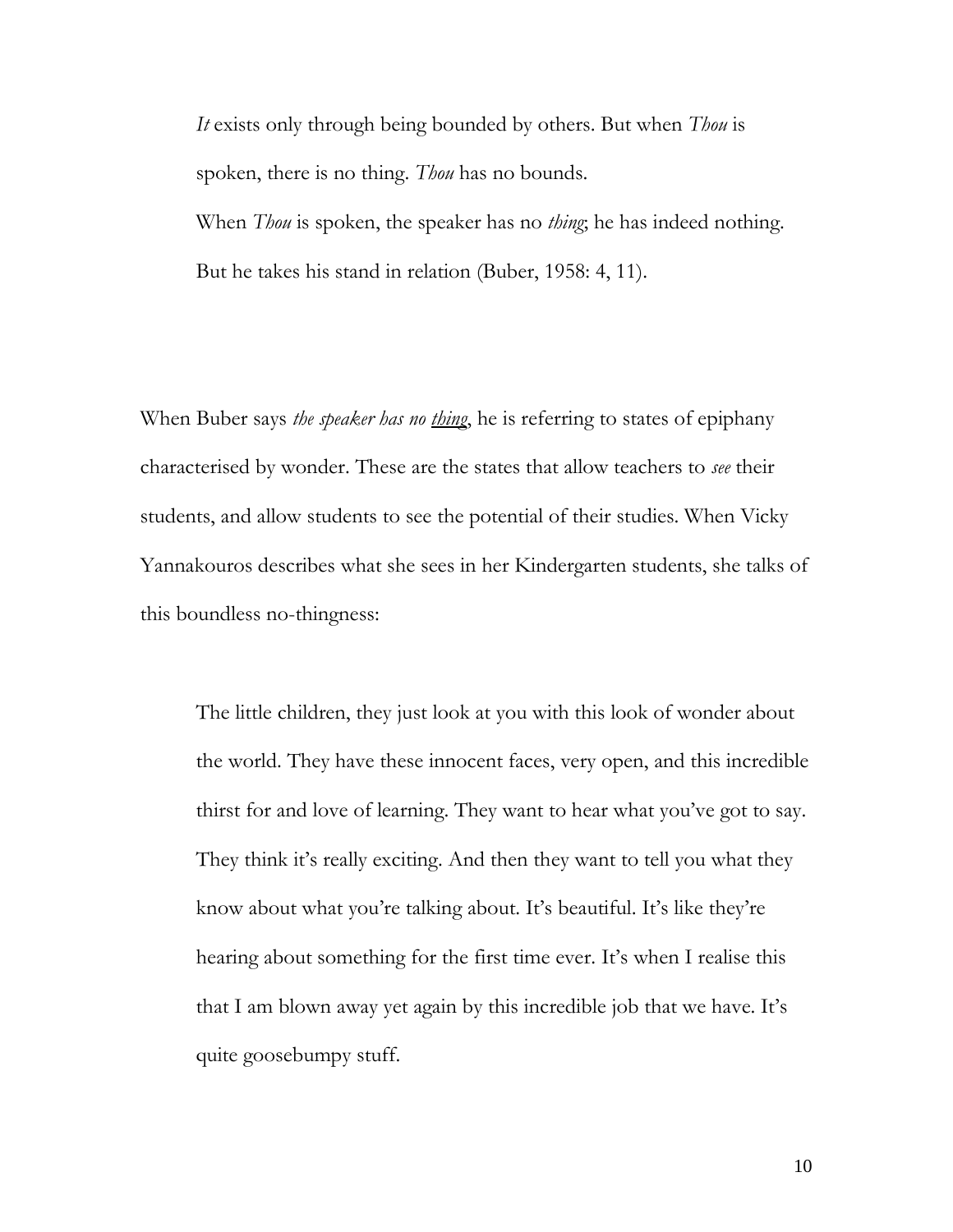The way in which these children and this teacher are present to each other exemplifies the directness of the I-Thou relation. They know each other's names, each other's faces; the teacher keeps meticulous files on the progress of each student. These are all necessary I-It forms of knowledge. But on this occasion, teacher and students see beyond these things to the undefended essence of each person. Without denying the objective truth of I-It claims, the I-Thou reveals that the whole person is more than this collection of attributes.

Vicky's goosebumps arise from the wonder of such meeting. These children and this teacher, each so different, have come together, though they couldn't have imagined this a year before. Each happily places their life in the hands of others, who amaze them by allowing them to be really themselves. The goosebumps are awareness of the love and respect that allow the teacher and students to know each other's boundlessness directly, through a meeting with difference. Such a meeting, says Buber, is where life happens. Through this encounter we may develop objective knowledge about the other and yet, amazingly, this growing familiarity doesn't diminish the other's difference.

Clearly an instance of an I-Thou relation, the encounter in Vicky's classroom is based on a mutual respect for the vulnerability, openness and innocence of all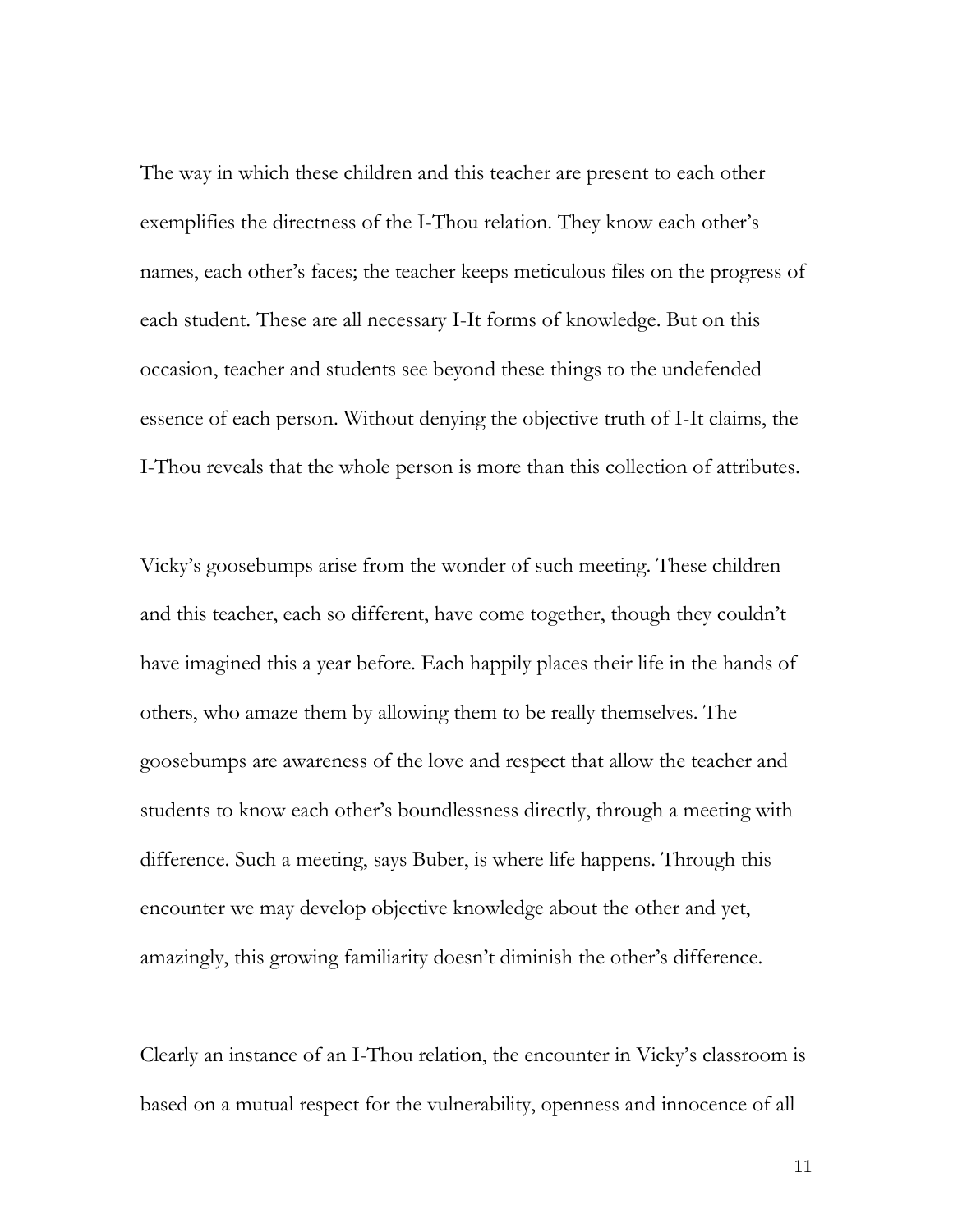participants. Clearly too this respect is not people simply affirming each other's identity. The respect of the I-Thou relation is, instead, awareness of Thou's unidentifiable essence, Thou's difference even to the way they identify themselves. Respect is always respect for this mystery. This is why it is not earned or forfeited. To carry out her teaching duties, Vicky must occasionally identify and rank children, in I-It mode, but it is the I-Thou that guides her, regularly reminding her of what teaching is really about. In this mode, Vicky could not treat children who have misbehaved with less respect than wellbehaved ones, nor clever children with more respect than less gifted ones.

Vicky highlighted this point when she elaborated on the significance of the teacher's love:

Love isn't about just thinking that the students are cute. It's the fact that I want my children to be validated as human beings and as individuals. I want my care and love of them to show to them that they have an important part in this huge crazy world. Love is about respect and validation: that you matter enough for me to listen to you and accept what you've got to say and that you've got a contribution to make. It doesn't matter who you are. I want that bond to be real, so I need to be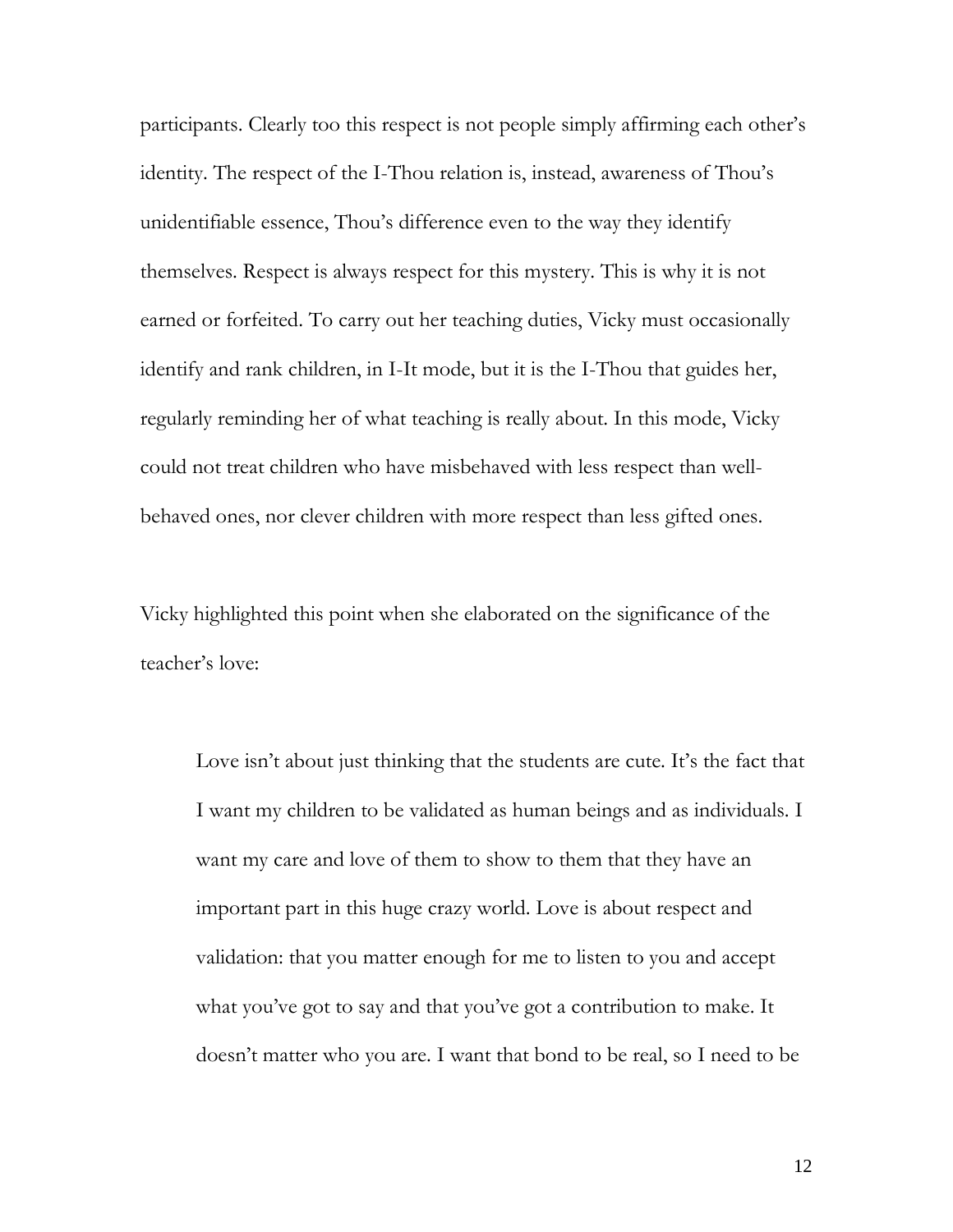real with them. I need to show them also that respect is a two-way thing. I do respect them as people, as I hope they respect me.

When she *validates* students, Vicky accepts them just as they are, whole unique beings. They belong in this huge crazy world because they make an incalculable difference in it. This is a form of respect that avoids the jealousy and competition that go with the finite logic of I-It. Because the I-Thou is boundless, respect for one child is not a threat to others: it is respect for all beings, acknowledgement of the different contribution that each makes.

Vicky's account of classroom ethics makes a crucial pedagogic point. The respect of the I-Thou relation is not only respect for other participants in the classroom, it is a respect for the surprises that must exist if there is to be learning. The I-Thou relation allows Vicky and her students to appreciate what amazing things they can learn from each other, and what amazing things they are still to learn about the world.

Whereas the I of I-It sees encounter as a frustrating loss of control, the I of I-Thou is grateful for the world that encounter opens. This is the world that makes us whole, that draws out our potential, that educates us. Only when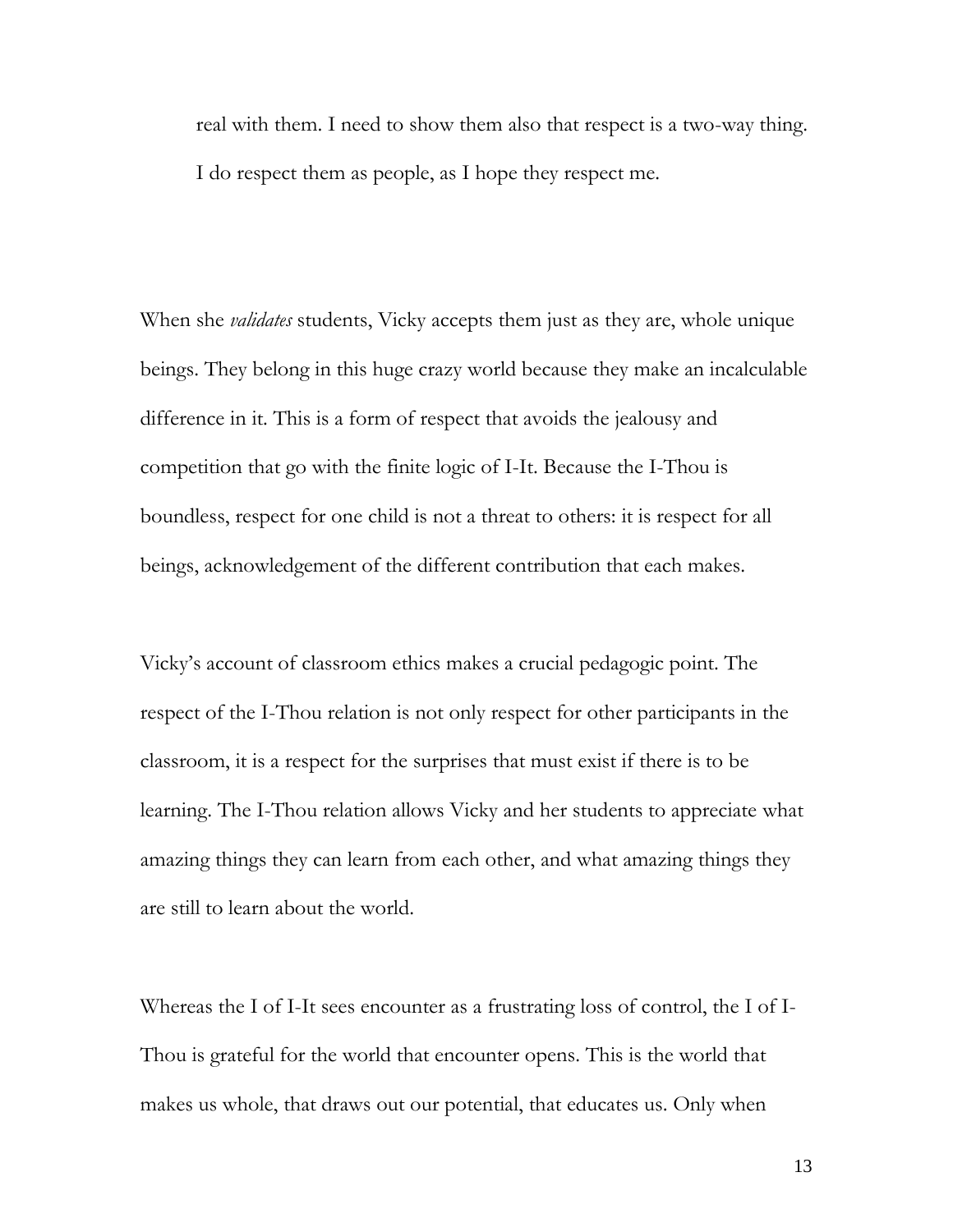wonder makes us aware of difference can we learn. We cannot learn, then, and we cannot know that there is more to learn, unless we learn with love and respect.

# **Giving**

When teachers try to supply energy to students, they are operating in the realm of I-It relations. They want something from the students, the students are inadequate as they are. Because this is a form of energy that students cannot receive, the effects are unhealthy, as Raimond Gaita explained:

[T]eachers who set out to inspire have their attention in the wrong place and are too distracted from their subject to be able to offer anything deep no matter how many hearts they set afire…. Just as charity is corrupt unless it is motivated by the needs of another rather than by the desire to do something charitable, so teachers inspire their students into a proper love of what they are doing by the manner of their attention to their subject rather than by setting out to inspire them.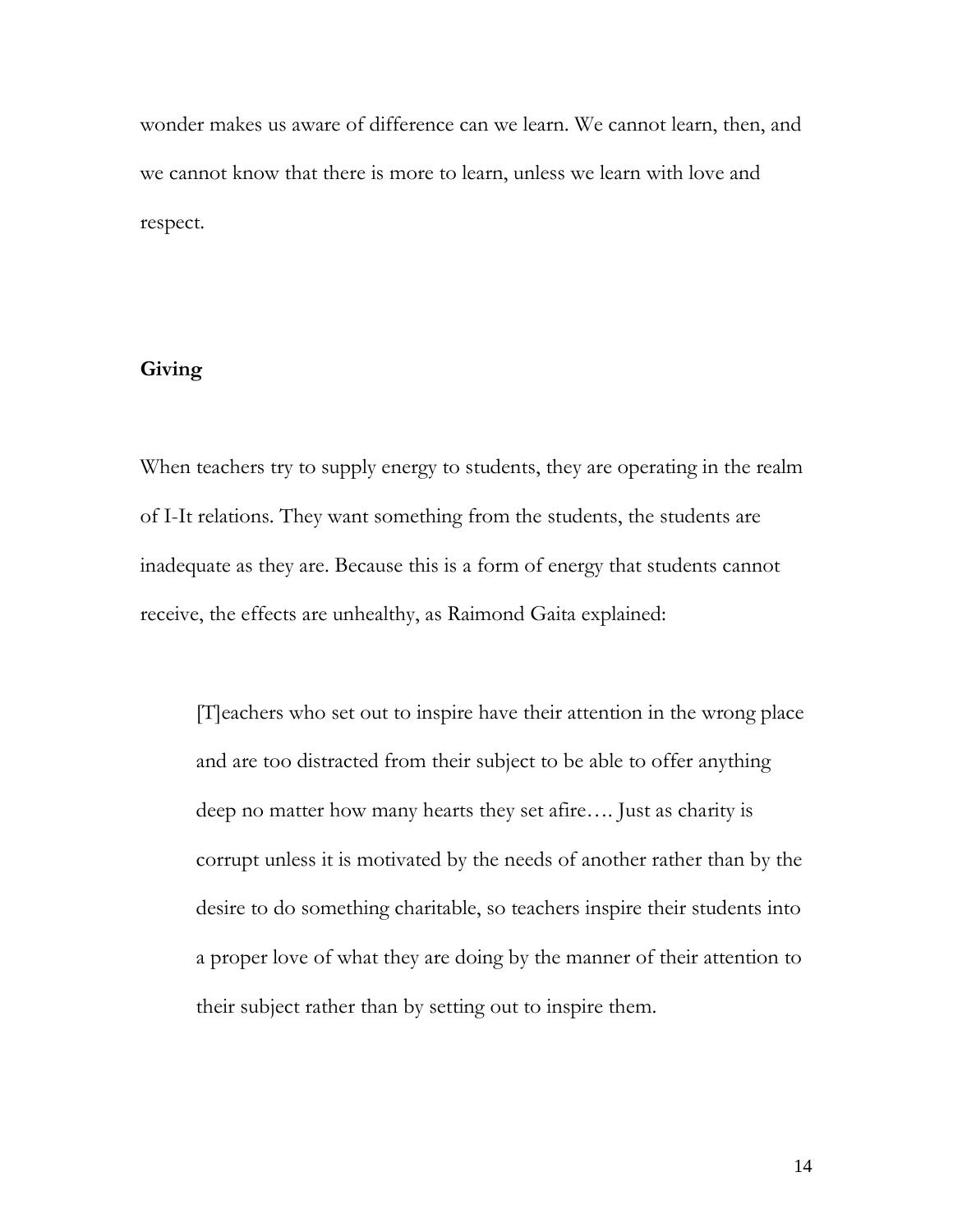Imagine a conscientious teacher worried about the students' ability to cope with the curriculum. T sometimes look at my kids,' a teacher told us, 'and feel overwhelmed by how much they need to learn.' The students are now seen for their insecurity rather than their potential. Moreover, this overprotective concern with the students' weakness awakens in teachers their own fear of inadequacy. Their response is panic, a feeling of exhaustion masked by adrenalin.

This feeling of inadequacy is common throughout the educational system. At university, for example, lecturers often go into overdrive to fill the gap between what students know and what they need to know. As a lecture draws to an end, they speak faster; rushing between Powerpoint slides before students have had a chance to read them. No longer aware of the students' ability to comprehend, such teachers are focused entirely on what they need to say to fulfill their obligations.

If students *feel* lectured, they feel disrespected, and usually respond with bored disengagement or defiance. In course evaluations, they talk of lecturers who go too fast, lecturers who go too slow, lecturers who just go on and on, lecturers whose lessons are irrelevant, and lecturers who just don't care.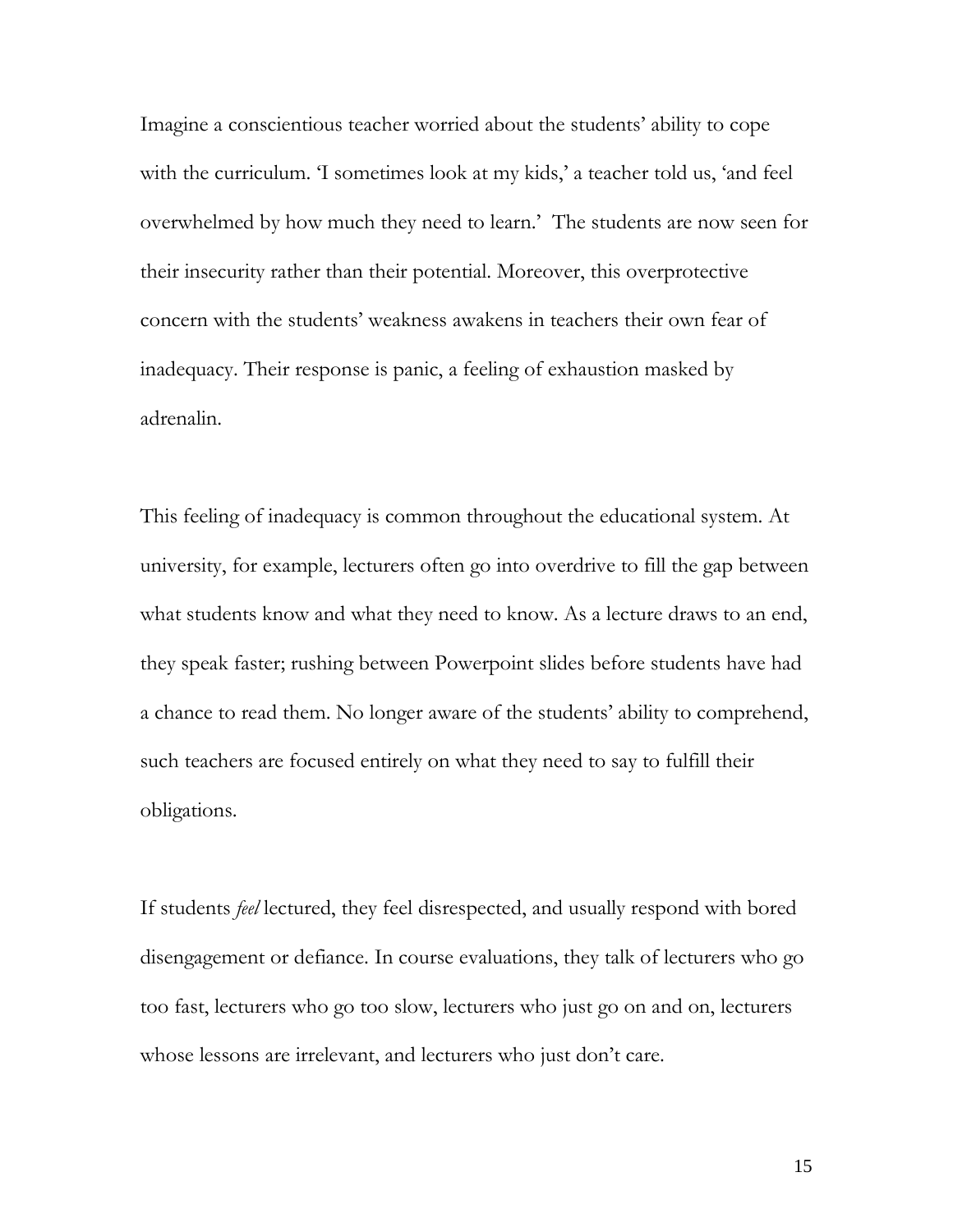A more complex dynamic arises if teachers are charismatic, delivering high adrenalin lectures that impress and excite students. Proud to be associated with such teachers, students may feel energized by their desire to be equally knowledgeable. Yet this thrill can't last. When students put teachers on pedestals, they put themselves down. Although temporarily motivated by the teacher's virtuosity, they become exhausted and fearful when alone in the presence of their work. Overwhelmed by their teacher's prowess, they are also overwhelmed by their distance from this achievement.

Whether students are bored, defiant or star-struck, these dynamics have the same relational basis. Teachers who see students in terms of lack are disrespecting students, by measuring them against desired outcomes, and overrating themselves, by taking personal responsibility for getting the students to measure up. The teacher's pride, however, turns easily to a sense of failure; students are insatiable when they are too anxious to receive what the class offers. Faced with students who seem resourceless, teachers feel their energy constantly being drained. The infinitude of the I-Thou relation is reduced to a parsimonious awareness of quantities.

It often happens that teachers try to supply the classroom energy. But this is a sign of relational and institutional malaise. When the classroom is working,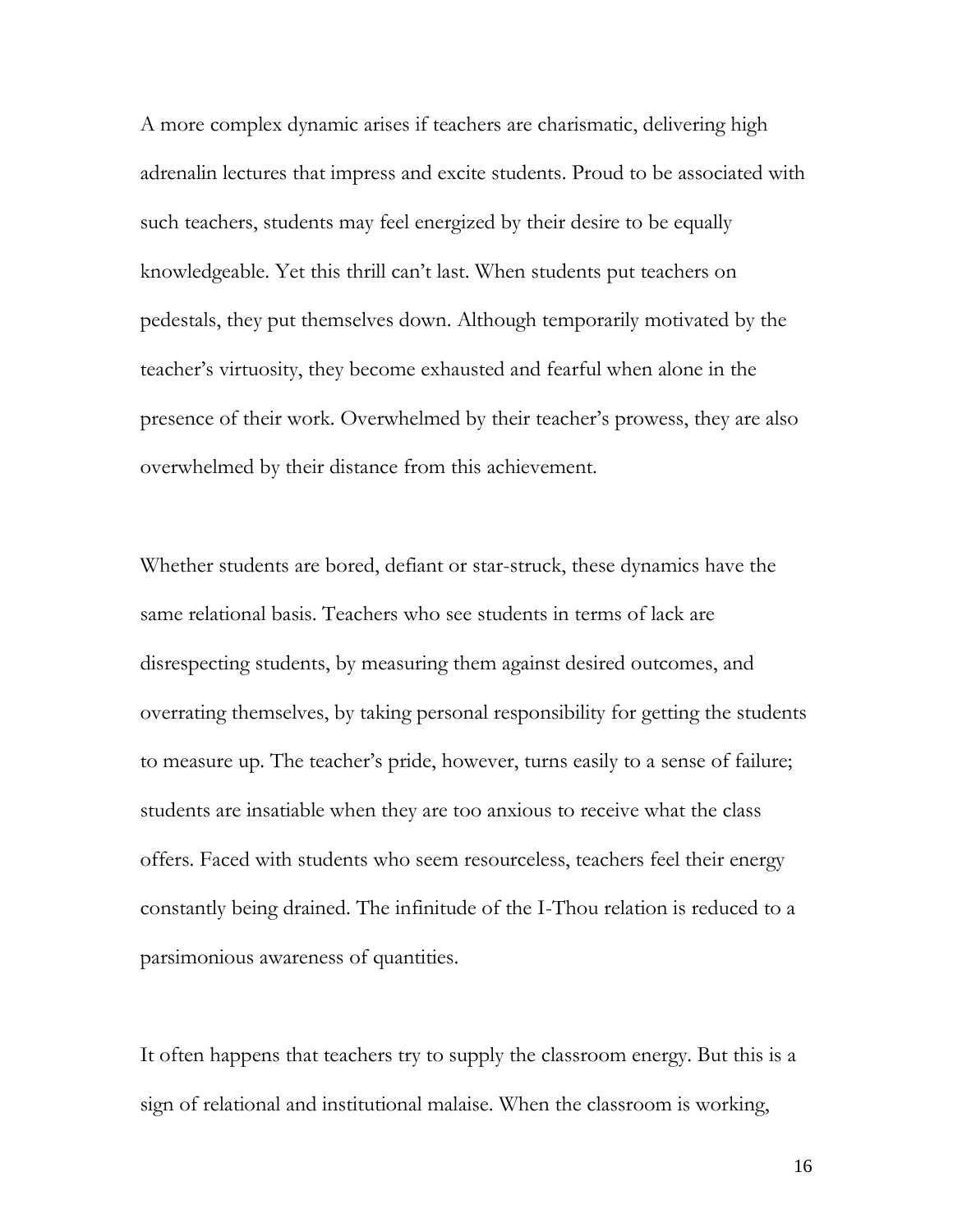teachers feel invigorated by their students. Sharon Cheers told us that she feels that she receives more than she gives: 'The special moments and the giving you receive have an immense impact, so ultimately *they* are changing my life and keeping the sense of wonder alive for me - indeed a precious gift'.

When students attribute the passion of a lively classroom to teachers, it may be because they are not aware of their own contribution: they assume the energy they feel is coming from the teacher, but actually a more awesome and relational process is at work. Just as you cannot point to a relation, you cannot point to the source of the enthusiasm of a classroom.

#### **Passion**

As a young teacher, Sharon Cheers was inspired by a senior colleague, Alison Pegus, and it was the dynamic of Alison's classroom that particularly impressed her:

As soon as you walked into Alison's classroom, you could tell it was working. There was lots of movement, lots of different things happening, but there was still a sense of calm. It's a feeling more than anything. You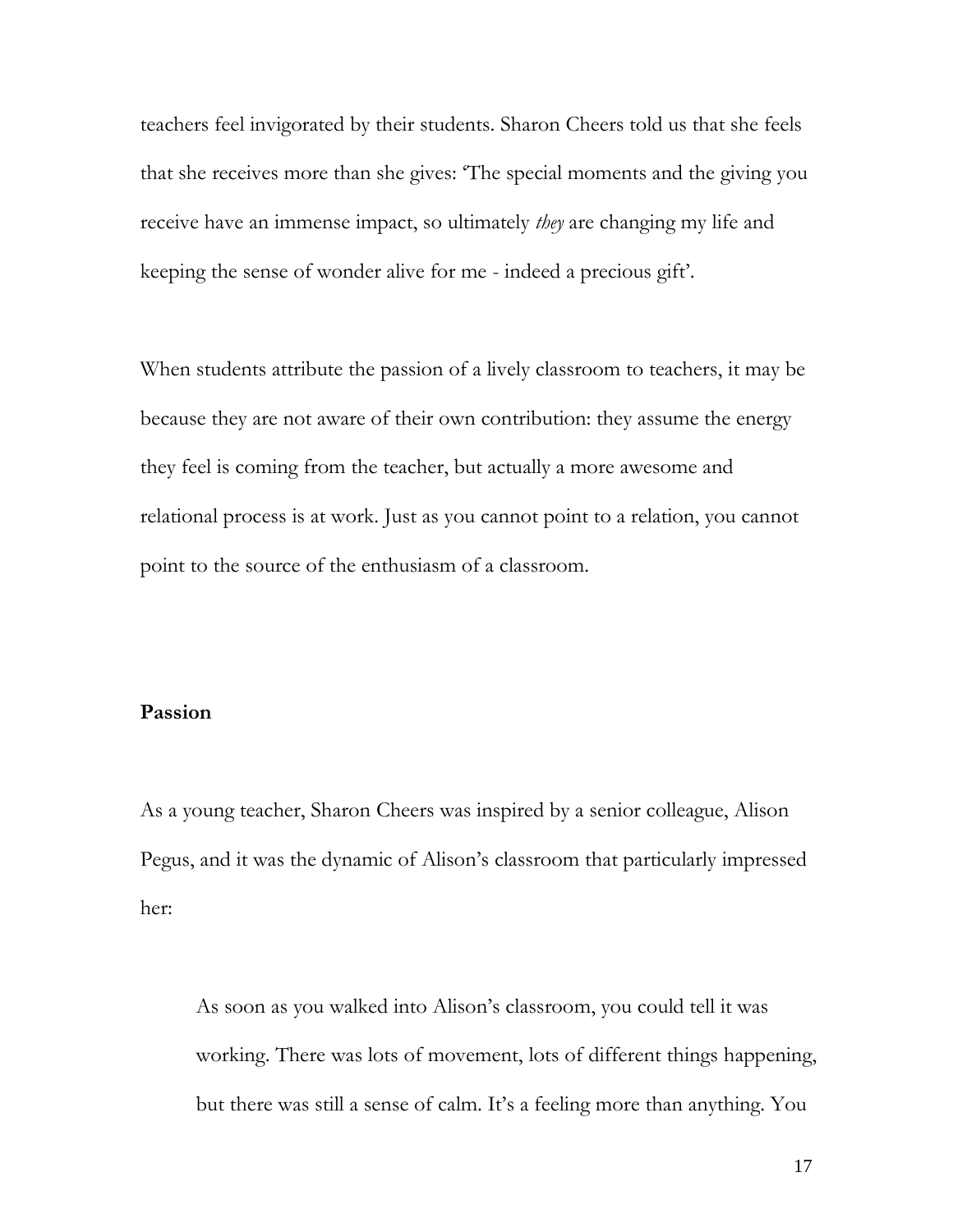could tell she was not just listening for the sake of listening, but really listening to understand what's going on for that child. I suppose her passion came through everything she did.

Passion is a word commonly confused with desire, but Sharon's insistence on the significance of classroom atmospherics indicates its basis in an I-Thou relation. Passion, enthusiasm and inspiration are all concepts from religious tradition, pointing to a spiritual and soulful vitality that emerges when people come together. The hum of the classroom involves everyone, yet is beyond the control of even the teacher: something *happens*, without anyone making it happen. This is an understanding of spirituality that places it within the ordinary world, for the classroom spirit comes from these children and this teacher at this moment.

While Sharon links Alison's passion to calmness, Julie McCrossin links passion with patience when describing her life-changing teacher, Mrs Miller:

Passion, patience and boundless personal relationship with each girl, they're the three qualities of a great teacher like Mrs Miller. The most passionate, erudite, curious hunger for learning: that was the spirit I got from Enid Miller and it's alive and well.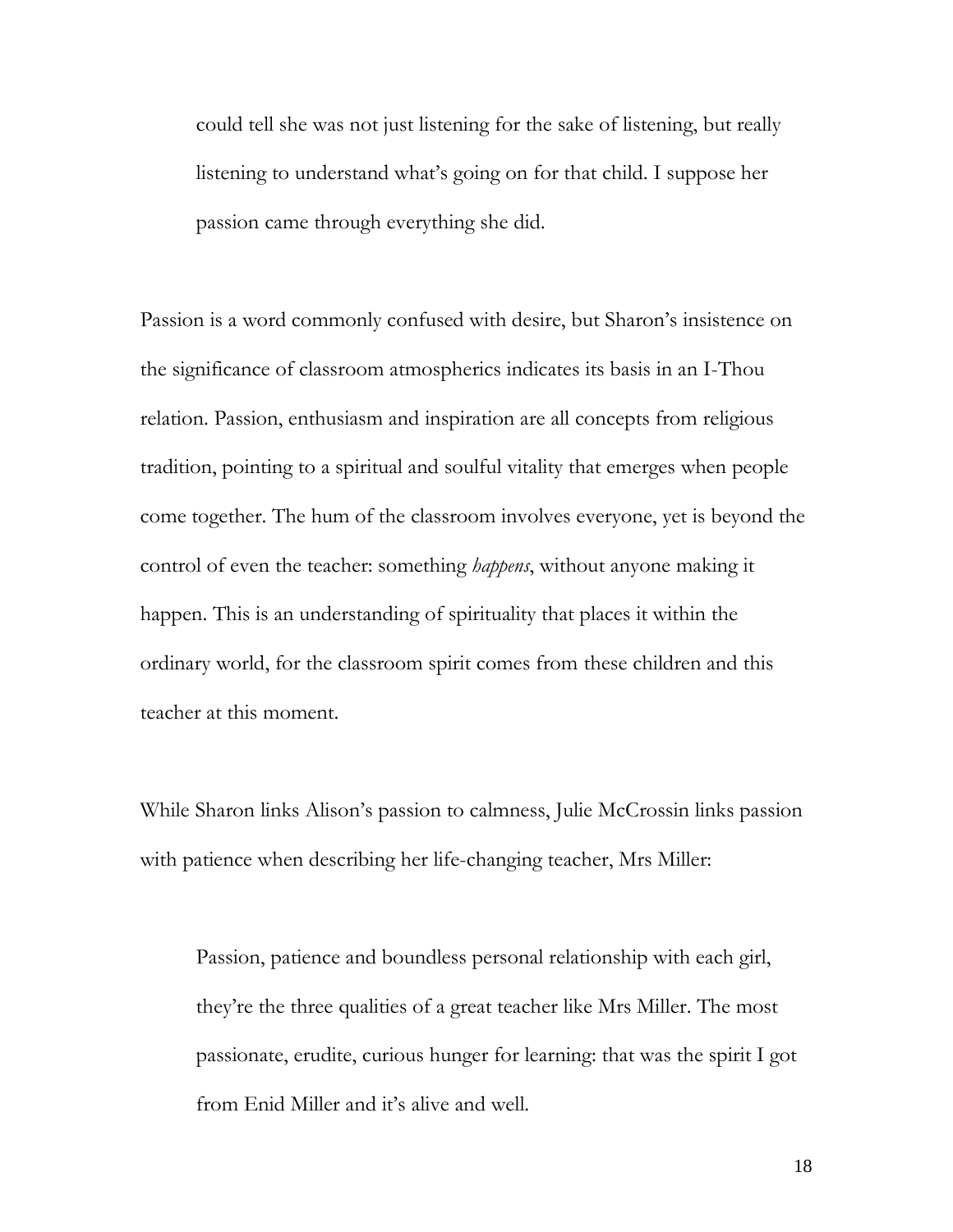Mrs Miller's *passion* was her genuine love of reading, literature and performance: 'she wasn't bunging it on, she was absolutely authentic: she really loved Donne and Shakespeare'. Mrs Miller's *patience* was evident in the faith she had in the girls' ability to learn through performance: she allowed them time to find their own ways into the roles and hence the plays. Her *boundless respect for each girl*  manifested her compassion: 'she had the ability to make everyone feel special. She really cared; that's the human connection'. These three qualities came together in the curiosity that characterized Mrs Miller's classroom. Julie said:

What I mean by really teaching is the ability to arouse, to stimulate to learn, so that the student is made curious and wants to take independent additional action. They're enthusiastic, electrified. Good teachers have a gift, a vocation, and the core of it for me is that they want you to learn as much as they want to learn themselves. In fact it goes deeper than that. Mrs Miller thought she could learn from students. She felt how Julie and the others responded to the trauma of Lady Macbeth and in this way she could experience the trauma of Lady Macbeth afresh.

The classroom of Mrs Miller, like that of Alison Pegus, combined passion with patience, movement with stillness, exuberance with respectful attention.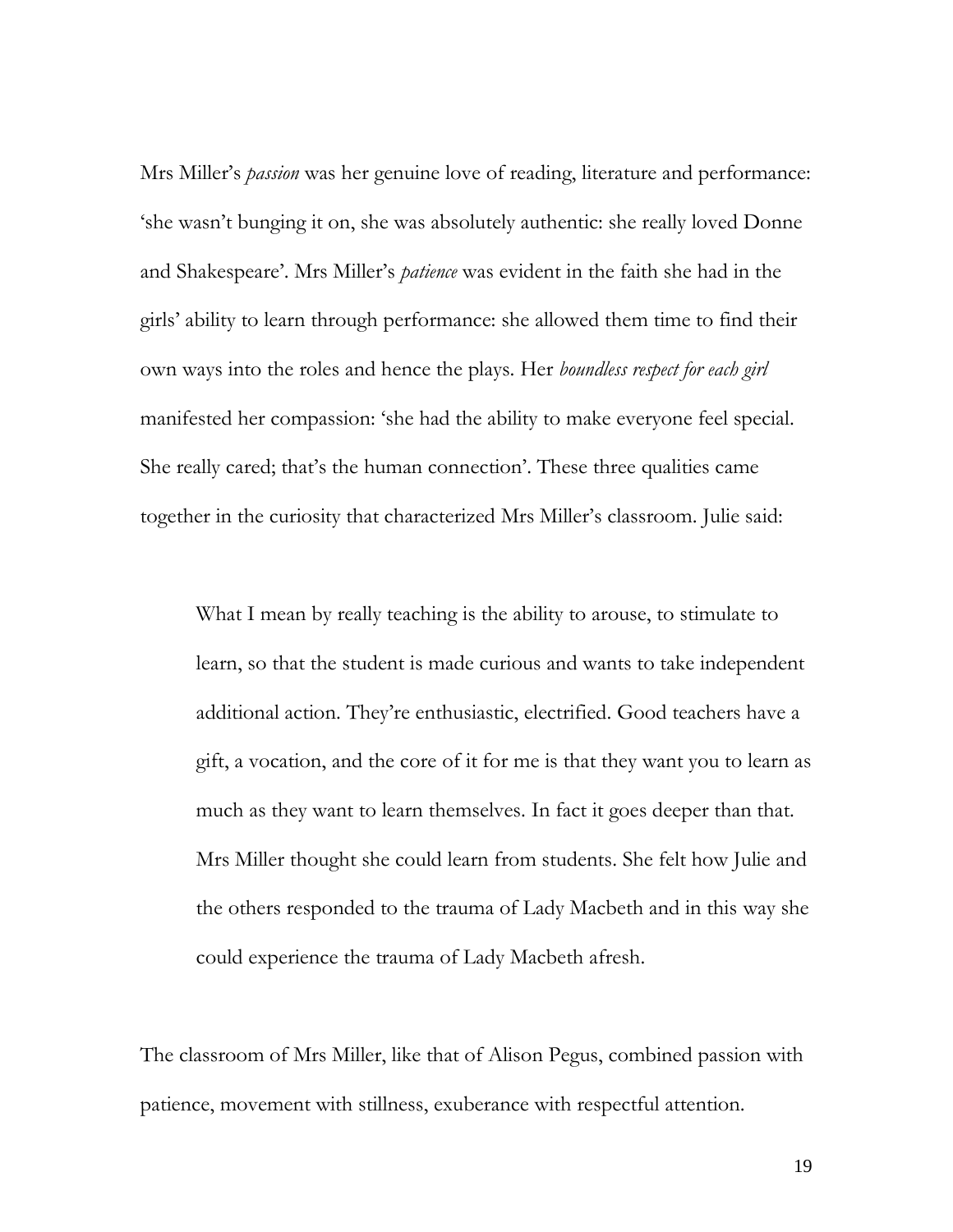Passion, as its etymology implies, is an energy that involves passivity. It is something you receive, something that moves you; it is the compassion of patient devotion. By suspending the trajectory of the desirous self, passion returns students' attention to the task at hand. Patient and receptive, it provides the time students need if they're to mature.

Think of Mrs Miller's students performing Shakespeare in class. They aren't rushing to interpret Shakespeare, and they're not distracted by the prospect of exams. They simply devote themselves to the particular lines of speech before them, playing with them until they ring true. When the lines resound with the vitality of a full body, who is providing the energy? Is it Shakespeare? Julie? Lady Macbeth? Western civilization? Mrs Miller? Who is active here and who is passive? It is the unanswerability of these questions that gives passion its cognitive power. When it is passionate, the work of Mrs Miller's students will be true to both Shakespeare and the students. This authenticity will be the proof that lessons have been well learned.

In her account of Mrs Miller, Julie several times linked enthusiasm and passion with curiosity. Open to receive what lessons have to offer, interested to see what they will learn about Lady Macbeth and what she will teach them about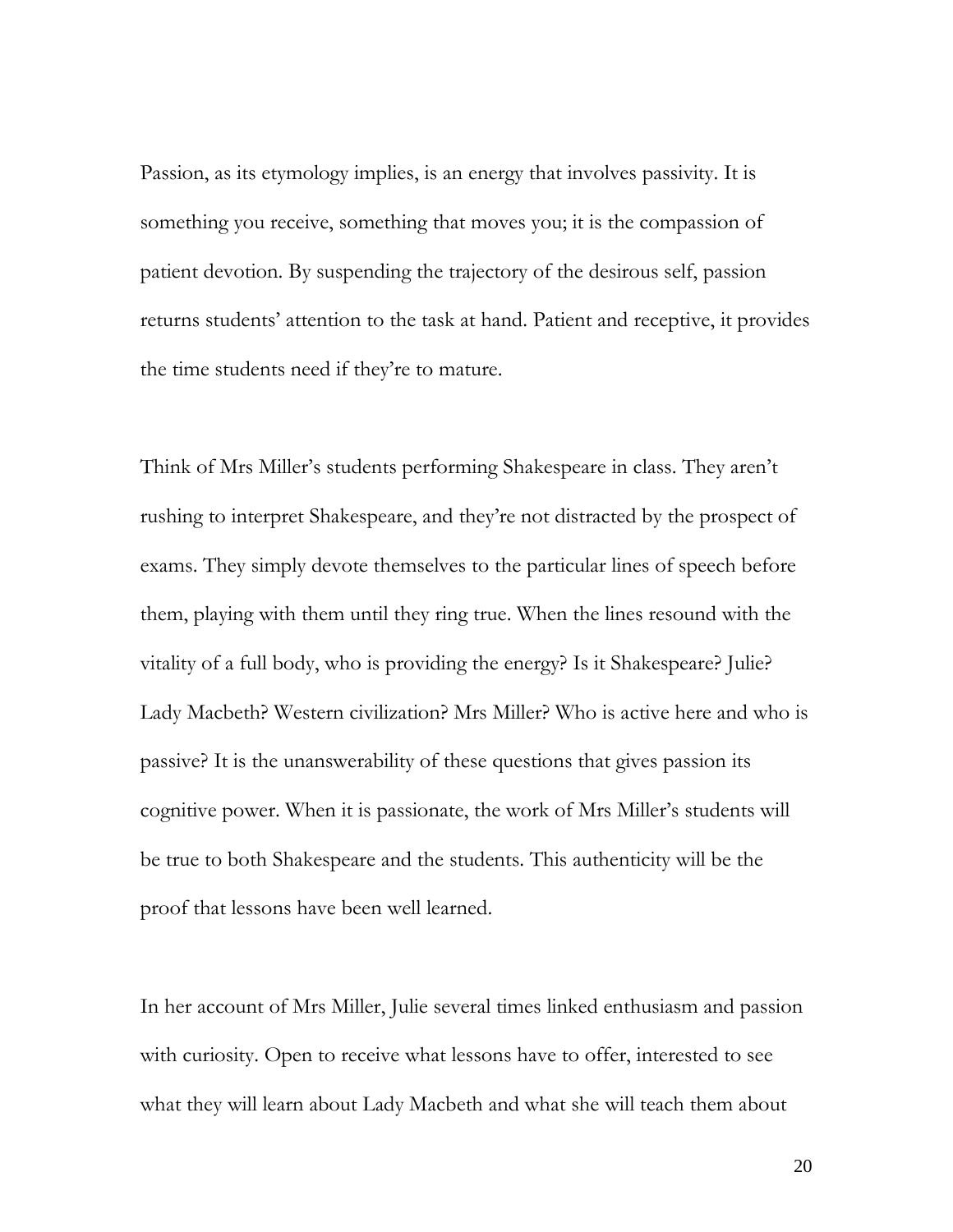themselves, students face their day with faith and hope. This is not a curiosity that seeks satisfaction but one that enjoys being part of Shakespeare's universality. It is not faith in any *thing*, or hope for any identifiable outcome; it is acceptance that the only life available is the one that unfolds from here and now. This class matters. It is not a lesson about life: it is life, it is the world.

The patience of the passionate classroom is, then, a form of presence. Students and teachers know that everything they need is already here; they know too that what they need will not be what they could have anticipated. As Buber says, awaited answers cannot be received (2002: 3).

#### **Give-and-take**

When students praise their teachers for their passion, they are alluding, then, to the faith that teachers have brought to the classroom. Teachers know that each class will eventually find its unique energy.

Sharon Cheers told us that engaged learning cannot occur until she and the students know each other, as members of a class that has taken on a life of its own. Until then, her lessons are not lessons for *this* class. They do not address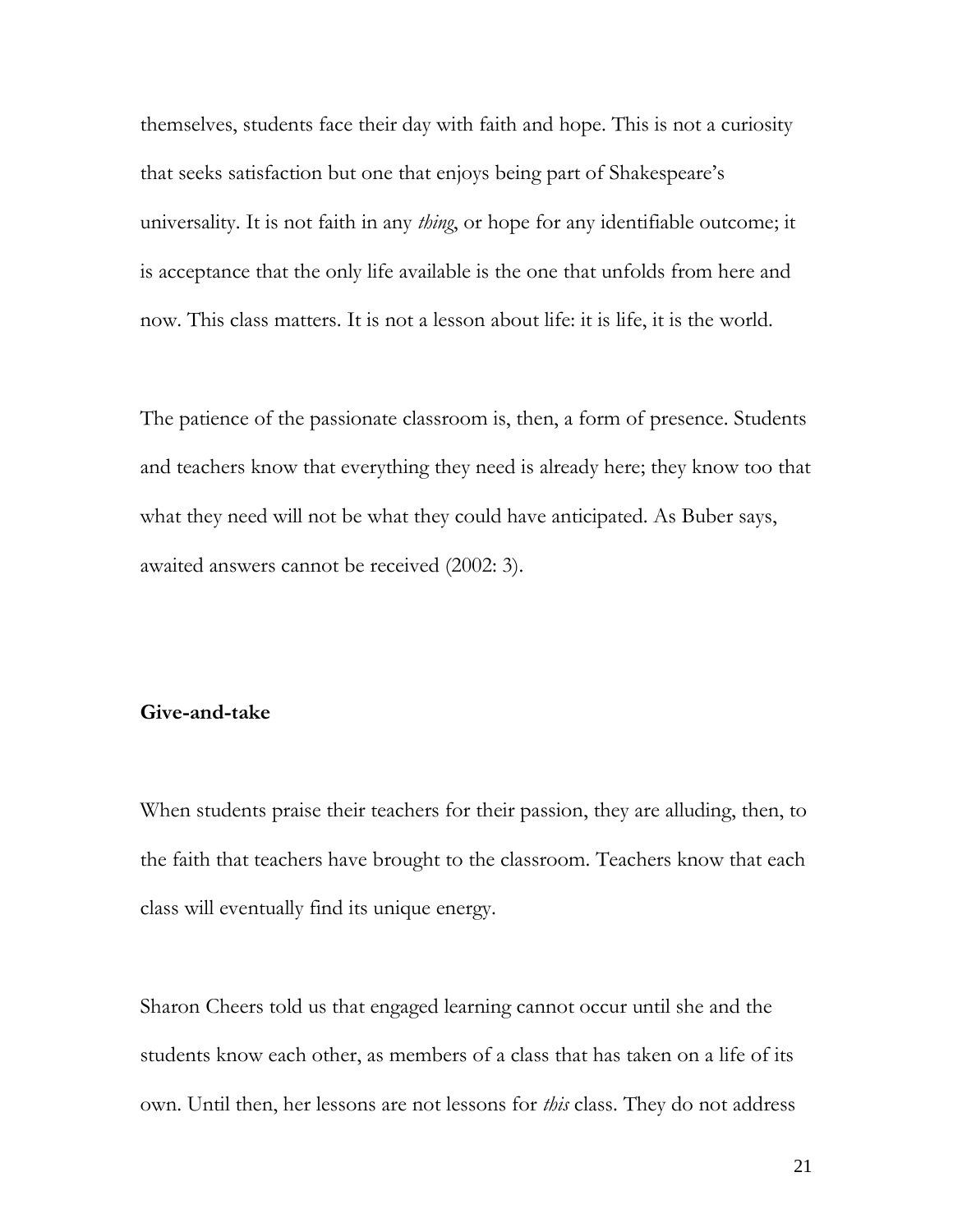the needs of these particular students. So Sharon attends closely, looking for the change signalled by a smile, a warmth, a relaxation, a change in body language. There will be a moment of *getting it* when the class comes together and comes alive*.* Once this lively relationship exists, students are able to receive what is being given to them, and giving is no longer a drain on the teachers' energy:

There comes a time when I say *I've got them now*. And when I feel that I've got them, I feel that I know what they're going to need. That's the thing about term one. You create a unit, you're organised, but you don't really know the kids, so you're constantly shifting things. You've got to get it to the stage where they can work together as a whole and accept the difference in each other. That's when you can see amazing opportunities.

I suppose once you've got them, you can relax. You can give and you get back and it becomes this sort of reciprocal relationship of knowing and understanding, and it's meaningful. It's an openness. If they're giving, they're also open to feedback, they're open to change. They get to a point where they say *Oh yeah, I've got it.* There's a sense of confidence. It's when you're explaining something and they smile or they look at you. It's those funny moments that keep you going. That's the giving. That's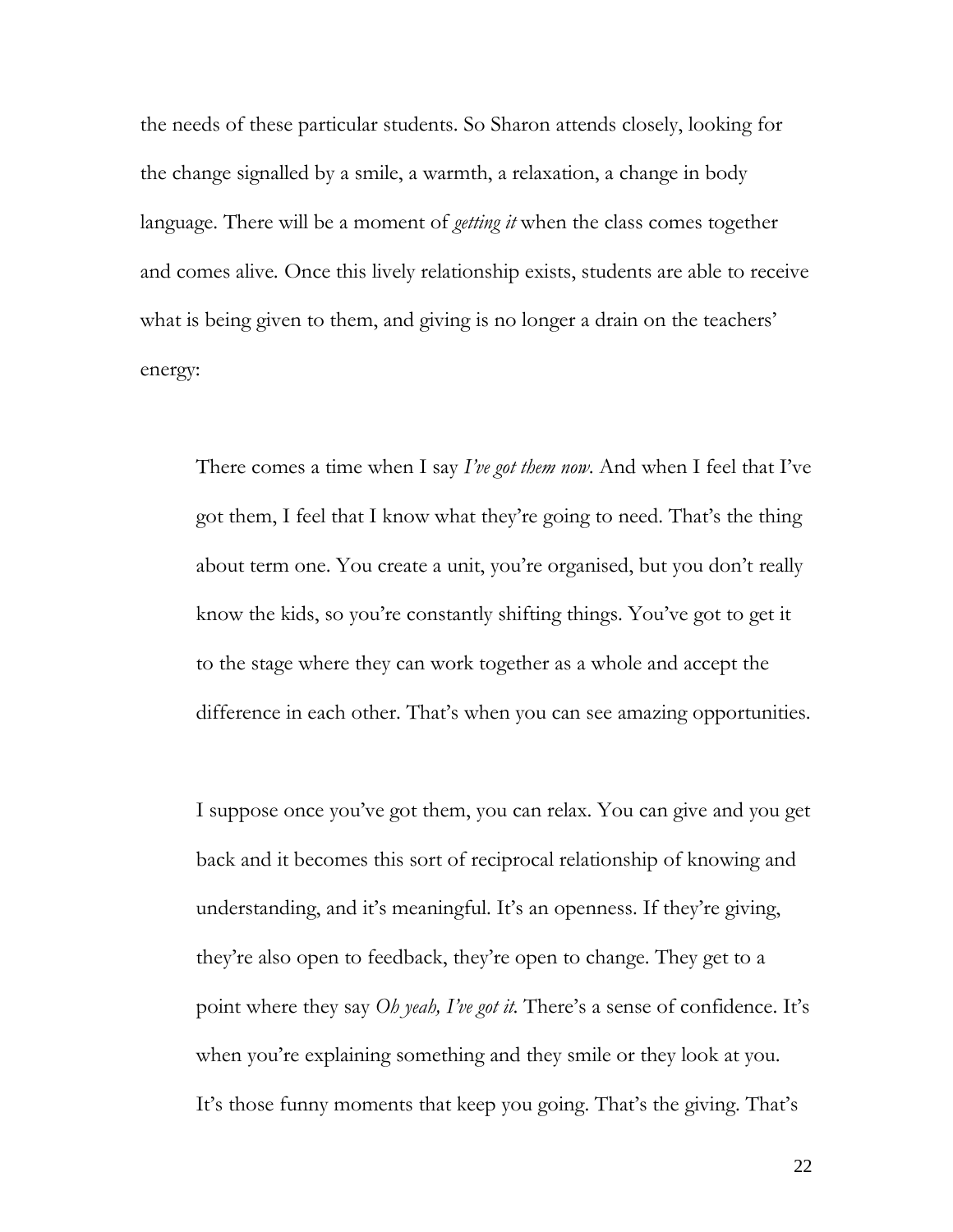when you see something happening in the classroom that's really exciting. I suppose you just sort of ride this energy and that momentum carries you through.

The student's smile of *getting it* is simultaneously a receiving of knowledge and a getting of the classroom relationship. Moreover, when Sharon describes the smile as an open giving, she is drawing attention to the way giving and receiving are simultaneous within relationships. The student is unselfconsciously giving thanks for what they have received. In giving of themselves, they receive what they need; in accepting what they need, they give the teacher what she needs to carry on. There is a gift but you cannot say who is giving what. This logic of giving and receiving is the experience of grace: what each person needs is effortlessly provided if people are open with each other. Sharon's metaphor for grace might be taken from surfing: *you just sort of ride this energy and that momentum carries you through*. People are at once still and on the edge, being drawn on, in fascination.

### **Listening and questioning**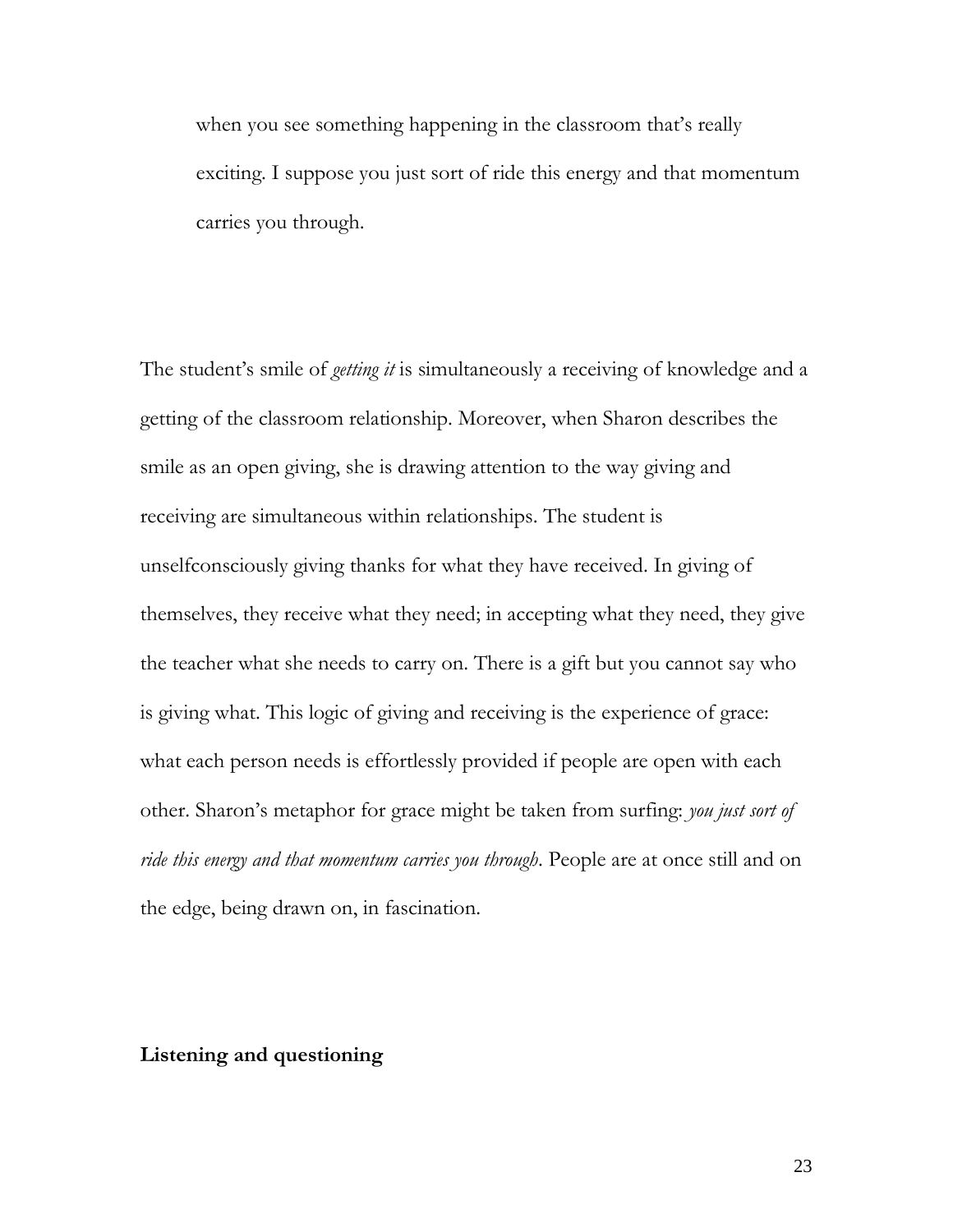When emphasising their teacher's inspiring passion for a subject, students are pointing to the teacher's vocation; passion indicates that the teacher's subject, work and life are indivisible. Since the teachers live and breathe their knowledge, there is no possibility of the external vantage point that would let them see the total scope of their subject. There is no final way to say what is known, for knowledge is continually being reformulated as life offers new connections.

Teachers are not exciting, then, because they are full of knowledge that can be dispensed to students. They are exciting because of the way they are themselves still eager to learn. Good teachers are those who need students so that they too can continue to be students.

Here, for example, is Nick Jose's description of his teacher, Mr Schubert:

I learned to read literature from Mr Schubert. I'm incredibly lucky to have had such a good teacher. He was quite an imposing figure; one had a lot of respect for him, combined with a certain fear… . I think part of Mr Schubert's success was that, at a simple level, he was very confident in what he was doing. He was tough, and he was older, he was the senior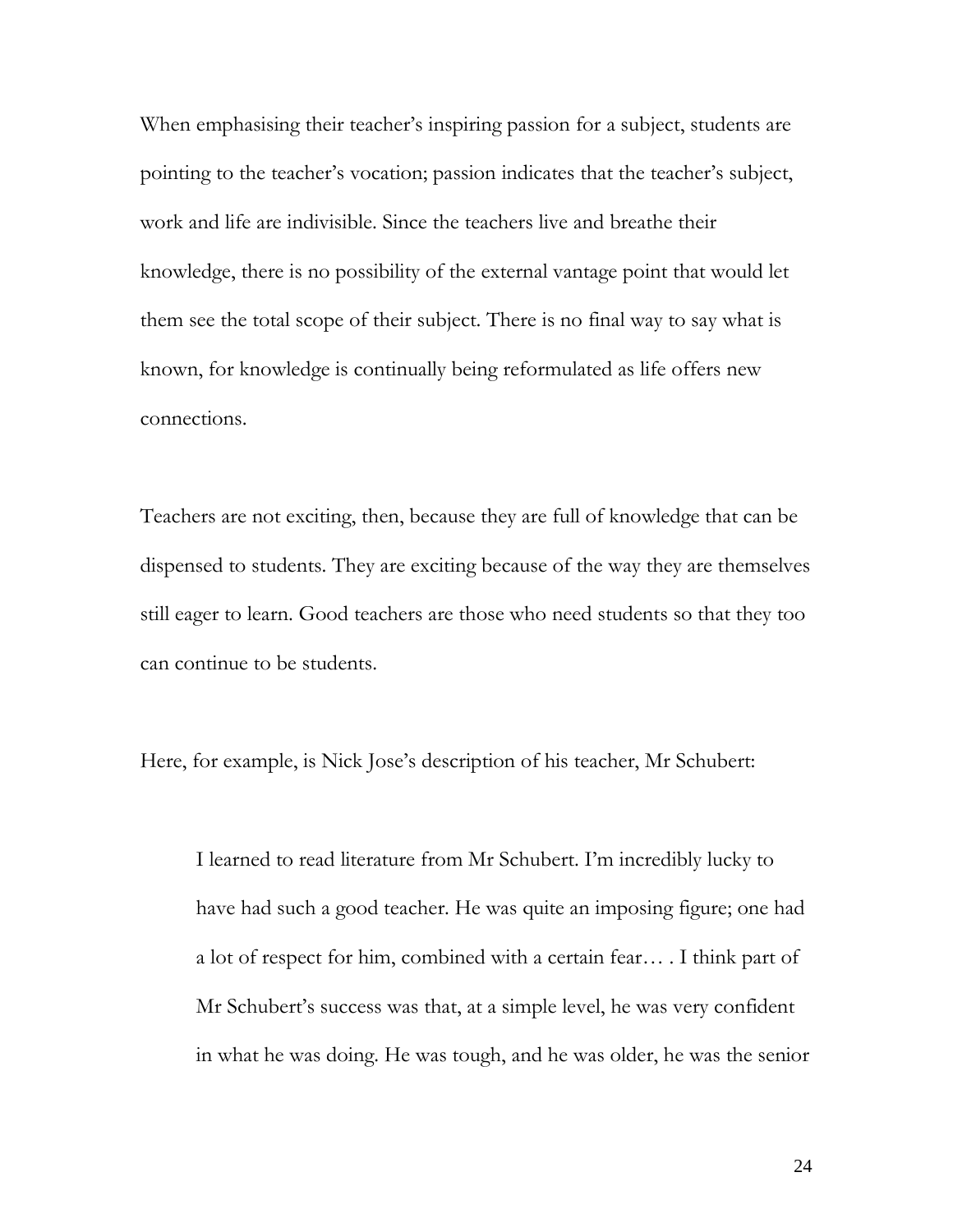teacher. He had a very good, very precise brain, and I respected someone who could speak with that sort of clarity….

Mr Schubert had a really deep love of literature. The texts he chose for us were fantastic texts he had a passion for, and, however strange his manner, he was able to convey that passion. He was very sensitive to literature and was always challenging us boys to be responsive as well. He was challenging us to tap into quite powerful forces in our lives, and that was a way of letting us be ourselves.

He seemed blissfully unaware of the effect he was having on us. He would be there, he would rub his nose a lot and he'd read out these bits, like the quote from *Othello* – 'an old black ram … tupping your white ewe'. It was electrifying! Because he was blissfully unaware, we thought it was okay too. He treated us absolutely as if we were mature people intellectually. There was no talking down, and so that does lead to a kind of mutual respect.

While Nick emphasized the depth of knowledge that Mr Schubert brought to the classroom, in a letter to Nick, Mr Schubert emphasized the importance of his unknowing: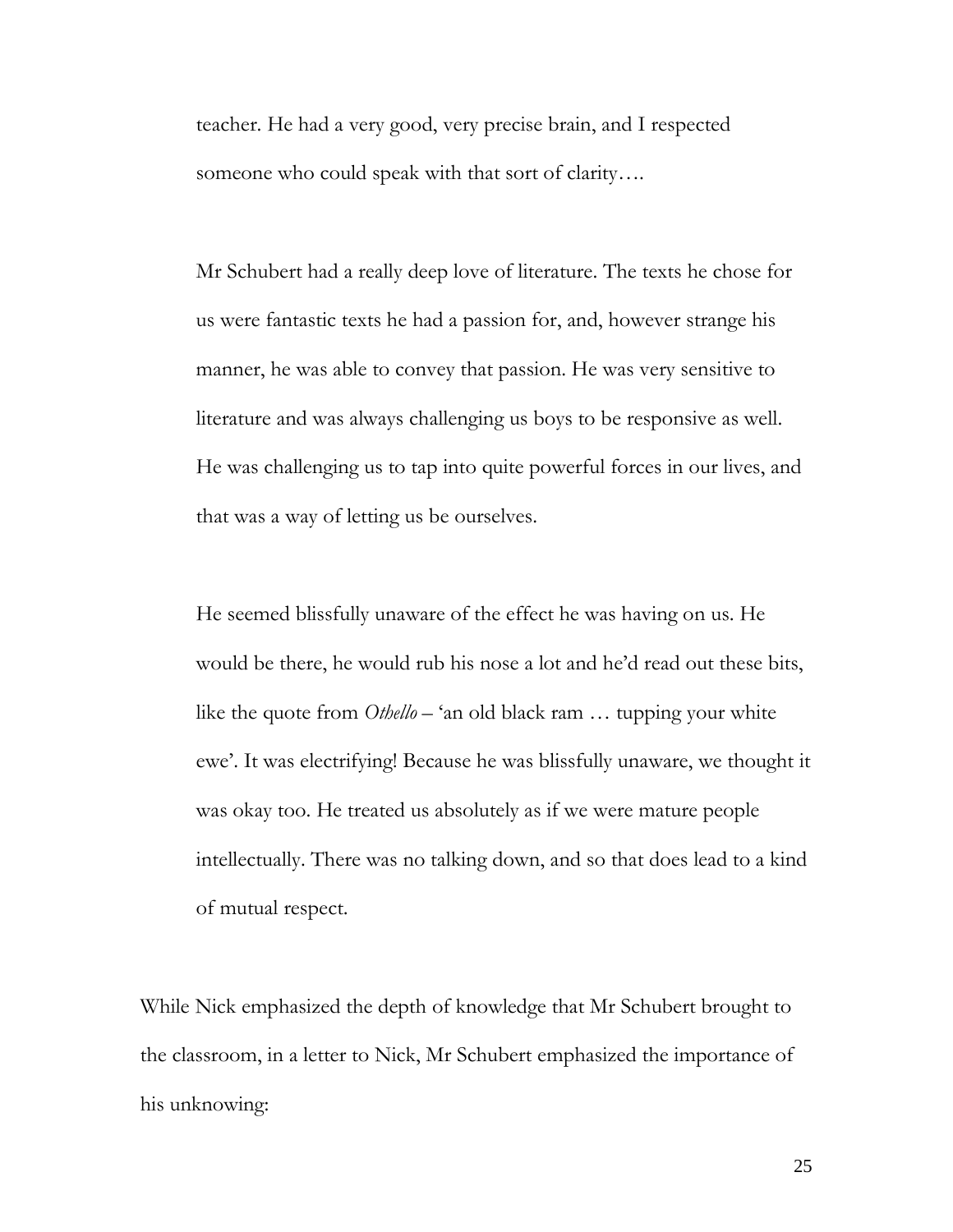No lesson in which I didn't learn as much as my class was of any value. To me teaching something was by far the best way of learning it. Now often I found that my knowledge of a work – an ode of Keats, a play of Shakespeare – which I had long been familiar with was only a glib one. And certainly a class would find you out. No amount of study, of course would unravel *Lycidas* or *The Ancient Mariner*, but all that was essential was the plain evidence that you had grappled with it. I also fancy a teacher is fortunate above most because he has the privilege of encountering so many minds vastly superior to his own. Together they can engage in that one essential pursuit of man – endlessly to seek out the truth. As Donne puts it *On a huge hill, Cragged and steep, Truth stands, and he that will Reach her, about must, and about must goe.* Except for those blinding moments which fire you to continue the search, there is, of course, no hope of ever attaining your goal. And beware of that man who claims he has done so. But, as I see it, nothing exonerates one from this unrelenting task.

As knowledgeable about literature as Mr Schubert was, it was his childlike wonder and delight that allowed him teach. He was an exceptional teacher because he was an exceptional learner: the deep form of knowing that teachers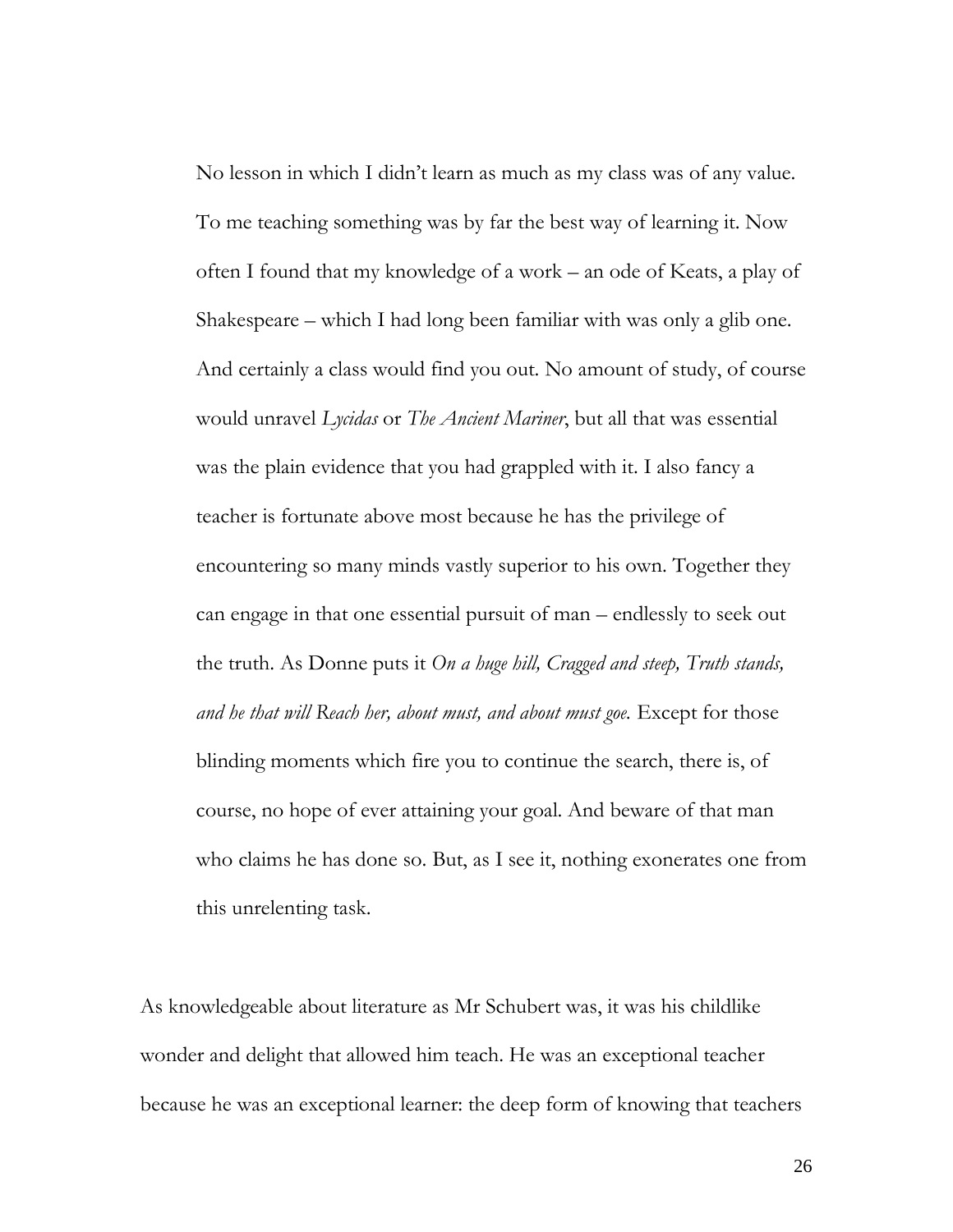need is characterized by a simultaneous unknowing. To allow new connections to emerge from classroom dialogue, teachers must hold lightly those that they have previously made, allowing their knowledge to re-form around new starting points that arise in the class. Teachers must trust that the whole of their experience will be evident in their response to whatever particular points arise.

Teachers share their openness and love of learning, but, rather than sermonizing about these virtues, they perform them, *with* students. They model openness, but, crucially, they do not put on an external display of openness. Indeed, were they to attempt such a display, they would distance their students, turning them into spectators. Students learn from inside the model, from their own participation in the openness.

When students see their teacher's wonder, they recognise that wonder is what they too are experiencing. When they see the teacher's excitement about learning, they recognise their own excitement. And in these moments of recognition, students *feel* what they see: they know their teacher's excitement from the way they feel, and they recognise that their feeling is excitement from the way the teacher looks. This is a self-knowledge that remains open: students are coming to know themselves relationally. They experience their potential, their fluent whole.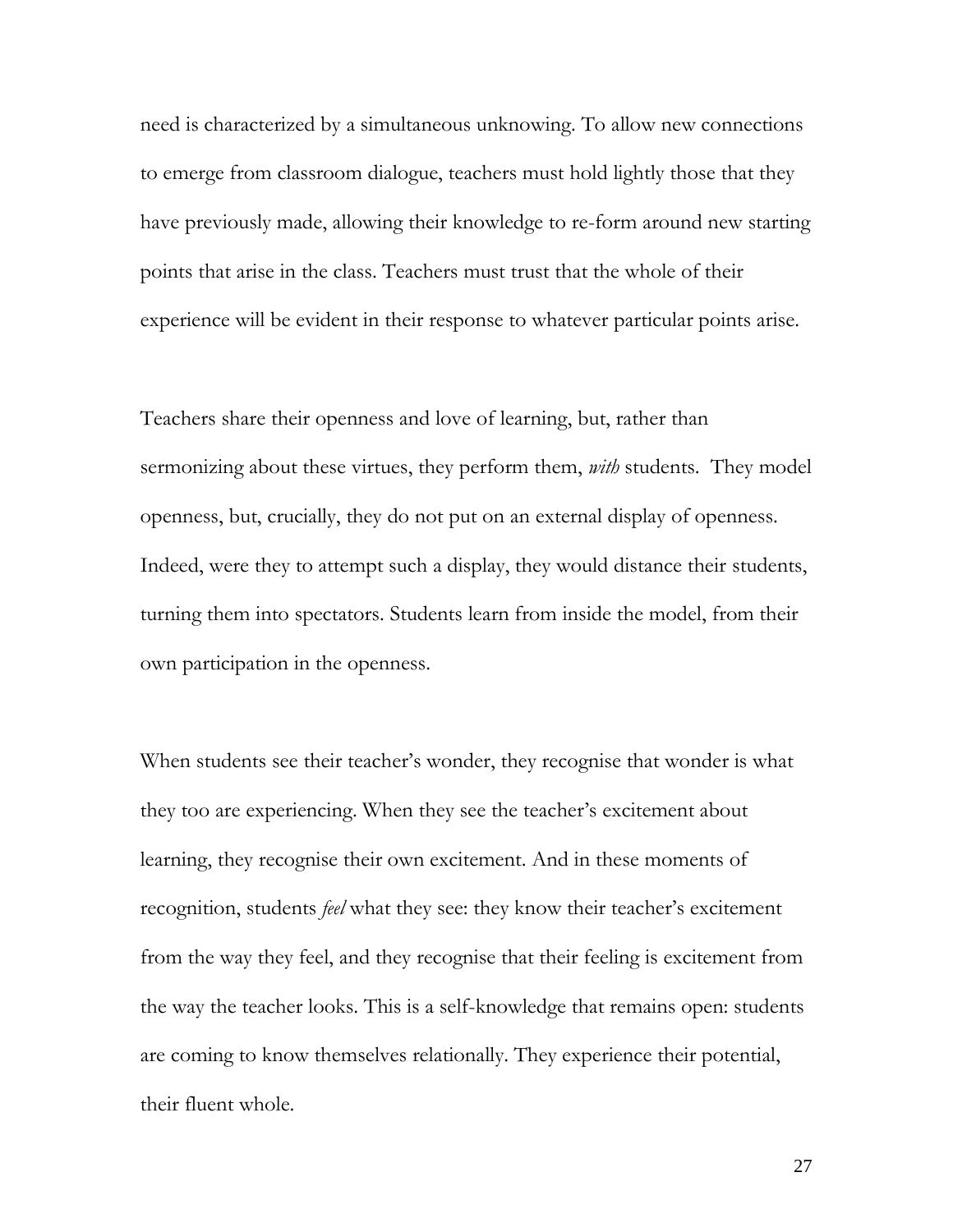This is a new stage of maturity in the learning process. While everyone has experiences of creative fluency, we are initially too immersed to gain a reflective understanding of them. They are even difficult to remember because they are unwilled and unselfconscious states. But when these states are witnessed and affirmed, we both experience *and* witness them. The wow of wonder that comes to accompany them is a crucial sign of this awareness. It allows us to recognise, understand and trust these states; it allows us to see how relations carry us.

Winnicott insists that these experiences are the ways in which people learn how to live a whole and open life:

[I]f someone is there, someone who can give you back what has happened, then the details dealt with in this way become part of you, and do not die…. That is, the sense of self comes on the basis of an unintegrated state which, however, by definition, is not observed and remembered by the individual, and which is lost unless observed and mirrored back by someone who is trusted. (1991: 61)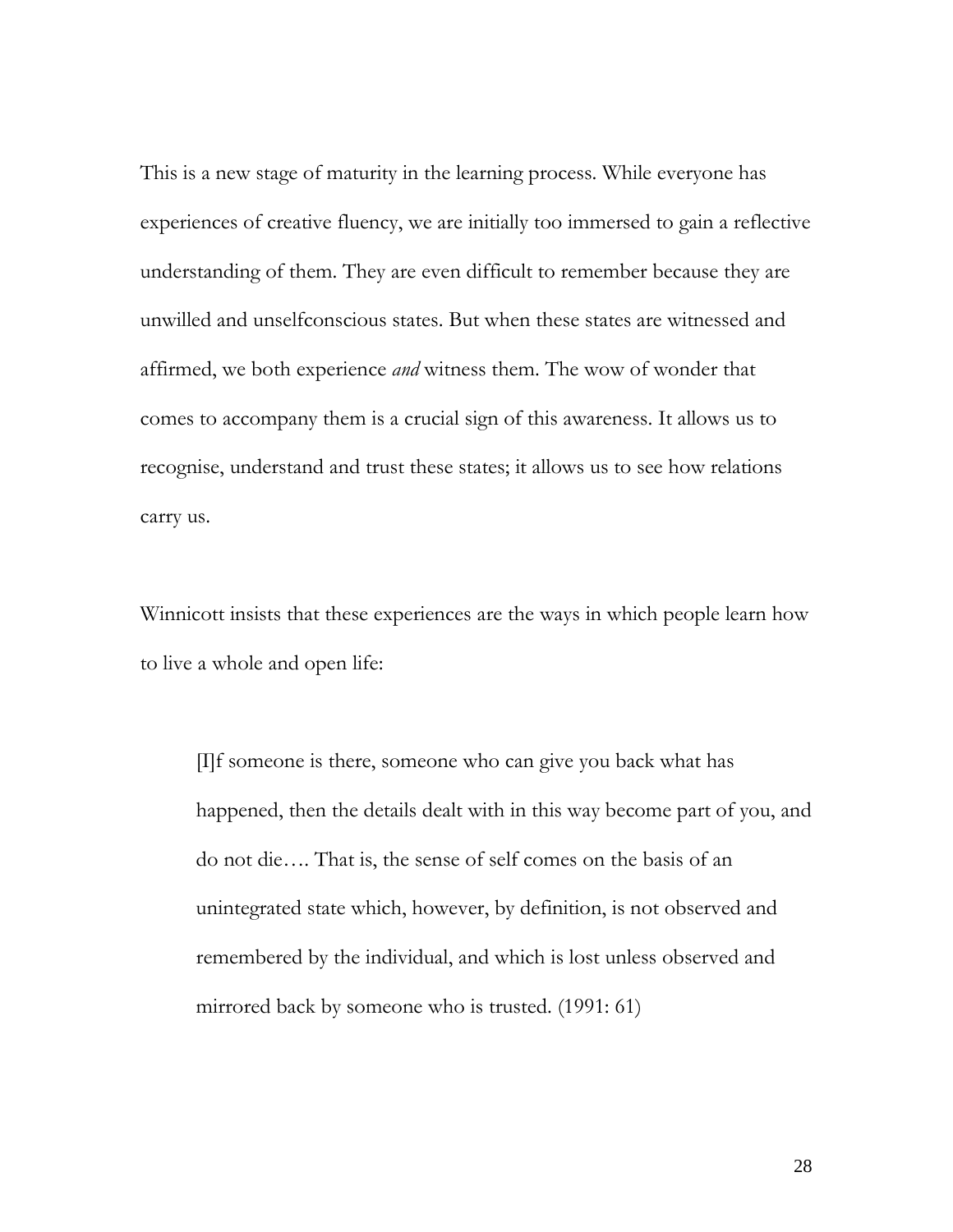Just as the students' enthusiasm gives the teacher confidence in the value of their lessons, the teacher's state of wonder gives students confidence in their capacities. Moreover, they see that their value isn't just in giving the correct answers or displaying correct behaviour. The more questions they ask, the more risks they take, the richer the life of the class becomes.

Good teaching, then, is a demonstration of how to hold questions open and take discussions further. This demonstration is the deeper lesson at work in any classroom dialogue. It is a lesson that doesn't draw attention to itself because it is a performance in which students are fully involved. In learning about the world with their students, teachers teach students how to learn. They show them how to enter into lively relations, and how to be more than they could be by themselves. In this way students learn how to enunciate ideas that are theirs but which they couldn't have said or even remembered by themselves.

#### **Vocation**

Julie McCrossin spoke of 'the teacher's gift or vocation'. This gift is not a personal largesse, it is the ability to be in an I-Thou relation where giving and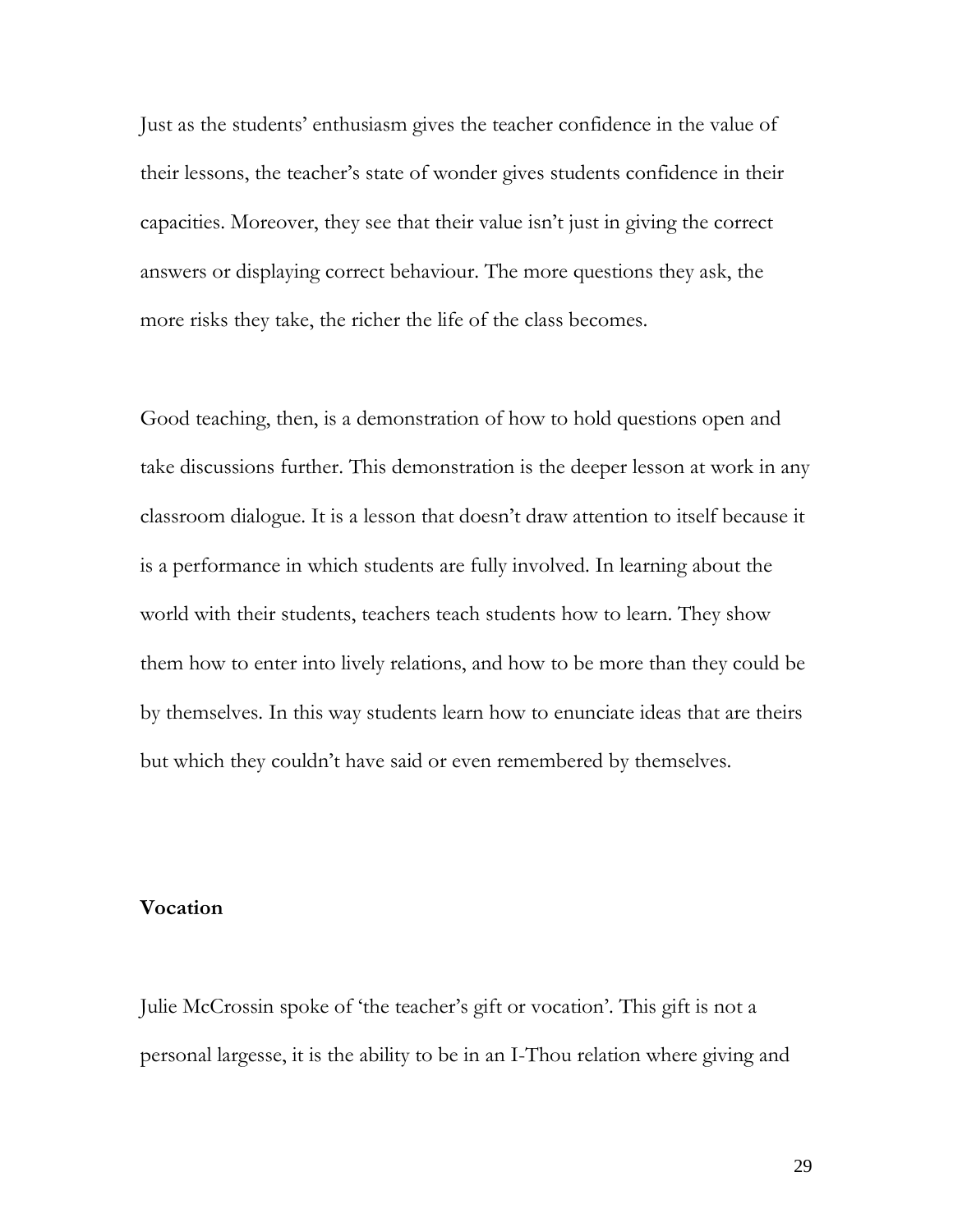receiving are simultaneous. In other words, the teacher's gift is their ability to receive from the classroom what they need.

Julie drew attention to this question of teachers' needs. Following her account of the three qualities that made Mrs Miller a great teacher, Julie added a description of Mrs Miller's idiosyncrasies:

And the final thing I will say is that she was just hilariously idiosyncratic. She was clearly a smoker, desperately thin. Looking back, her agitation must have been a desire to smoke. And she had very overt phobias. She was terrified of birds and if a bird ever flew past a classroom, Mrs Miller almost had a nervous breakdown. That only endeared her to us more. She was a very quirky individual, Mrs Miller.

It's a miracle in a way, her personal passion, her knowledge of her material, her love of learning and teaching were all so strong that even though she was very lined and old, battered by life, she could reach across this extraordinary gap to these teenagers.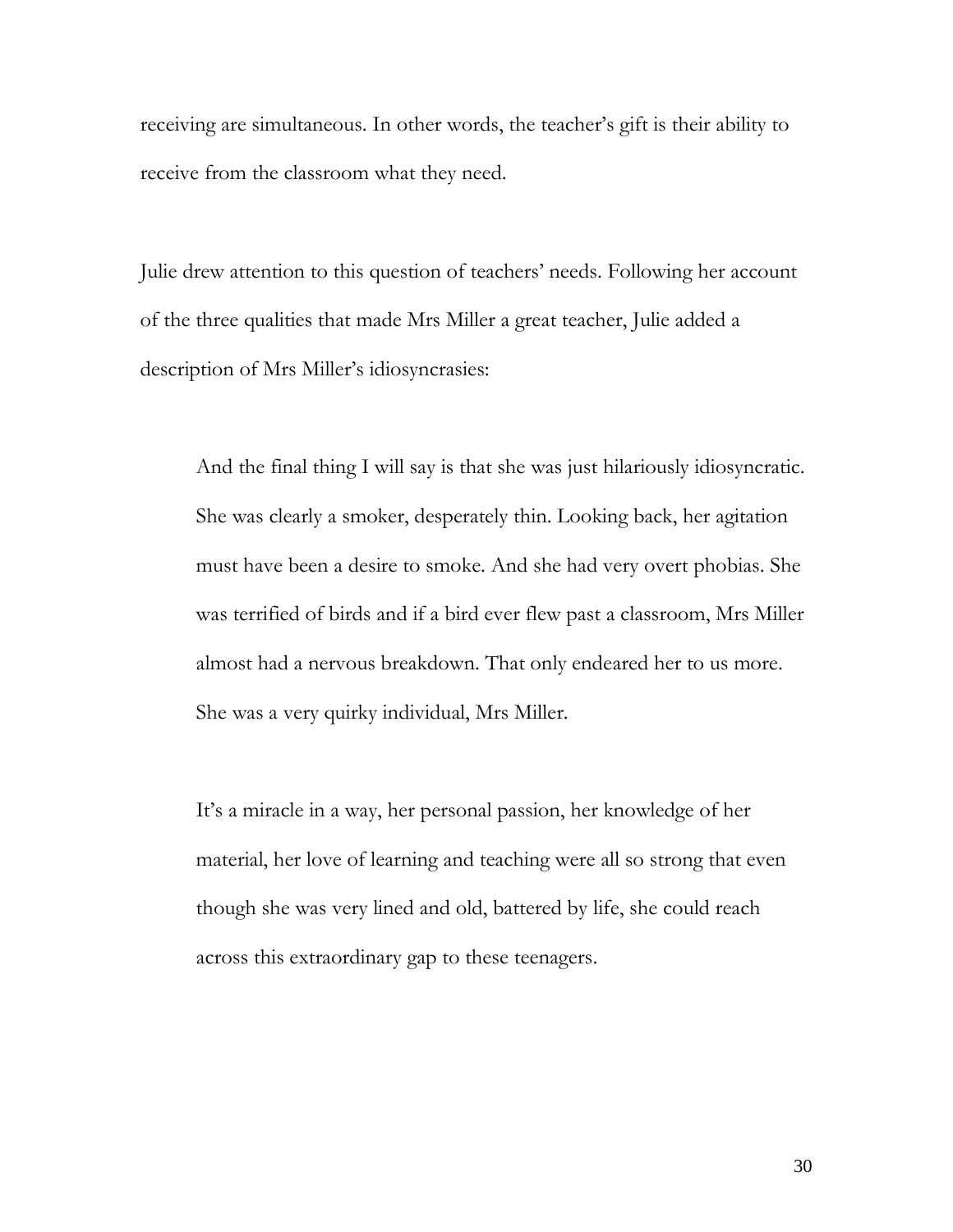The discrepancy between the agitated and quirky individual and the passionate and patient teacher tell us about the transformative power of classroom relations. Through their relation, students gave Mrs Miller qualities that were not available to her on her own. When the students experienced Mrs Miller in full flight, discussing Donne or Shakespeare, they didn't look at her age or lined face: she met them across the extraordinary age gap because she wasn't limited by such definitions.

We imagine that Mrs Miller knew her vocation because she felt blessed by this transformative power. The calmness of the classroom allowed her to accept her sometime agitation; she probably had as bemused a relation with her quirks as the students did. They were simply part of who she was. Even these vulnerabilities had their place, *only endearing her to students more*.

Vocation involves acceptance. It is what you accept and where you're accepted. The point isn't that teaching is therapy or that good teachers are successful despite their vulnerabilities. Vulnerabilities *allowed* Mrs Miller to teach; as part of the way she was, they were the way she entered the classroom. To be real with students, teachers have to accept both their strengths and weaknesses; they enter the class with humility because they know that they need the students' help.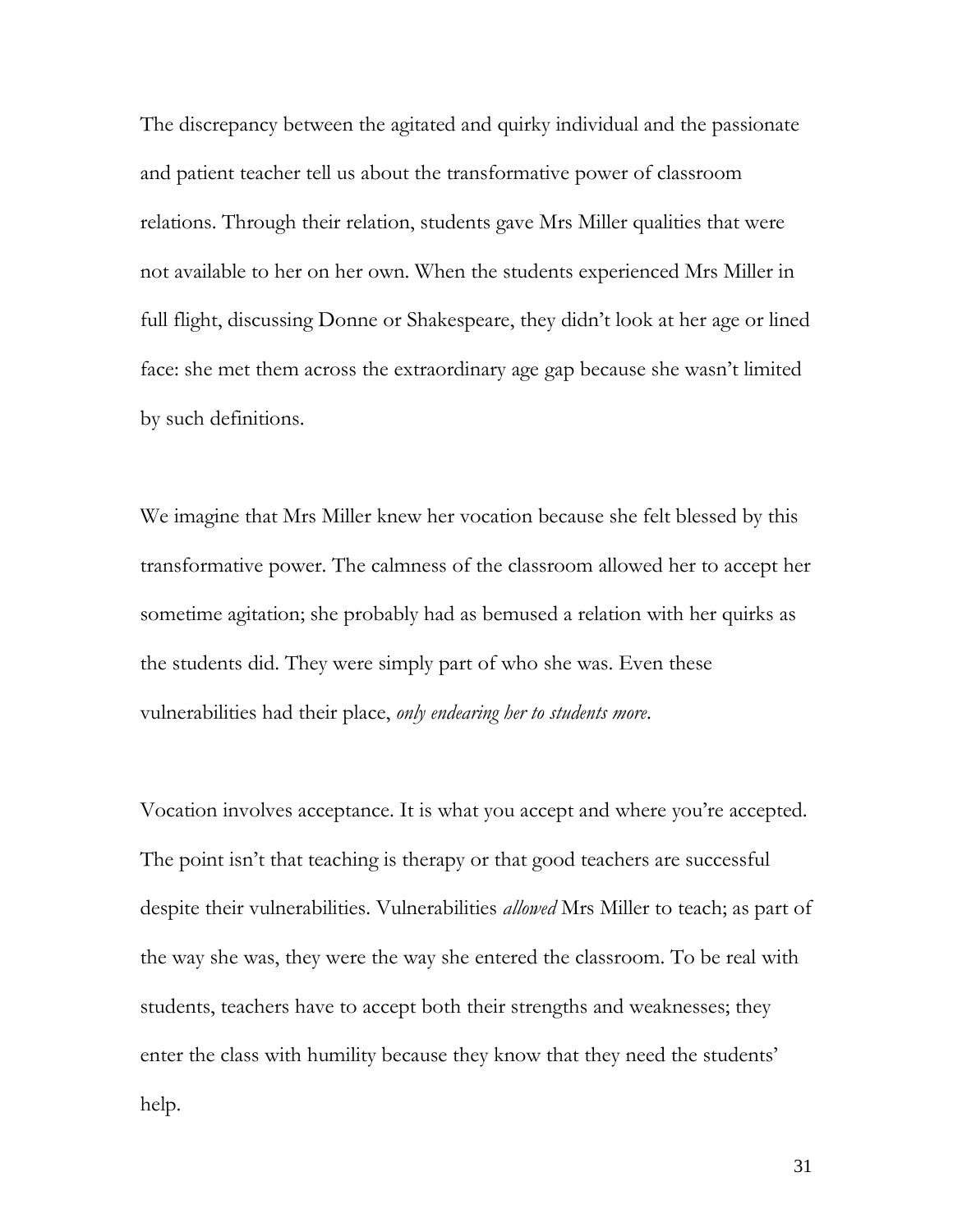Although the words calling and vocation sound quaint beside the desirous vocabulary of choice, decision and career, interviewees insisted on the vocation of good teachers. As an awareness of where one is needed *and* needs to be, calling takes teachers beyond the alienating choices of desire. Producing the wholeness of give-and-take, and providing the wonderful and serene energy of passion, calling places teachers and students exactly where they need to be to *get it*.

The teacher's call is not a once-in-a-lifetime message from on high: it is simply a compassionate openness to the signs present everyday, in every classroom. When Sharon Cheers is surprised by a smile or a look from a student, it is her calling that she hears.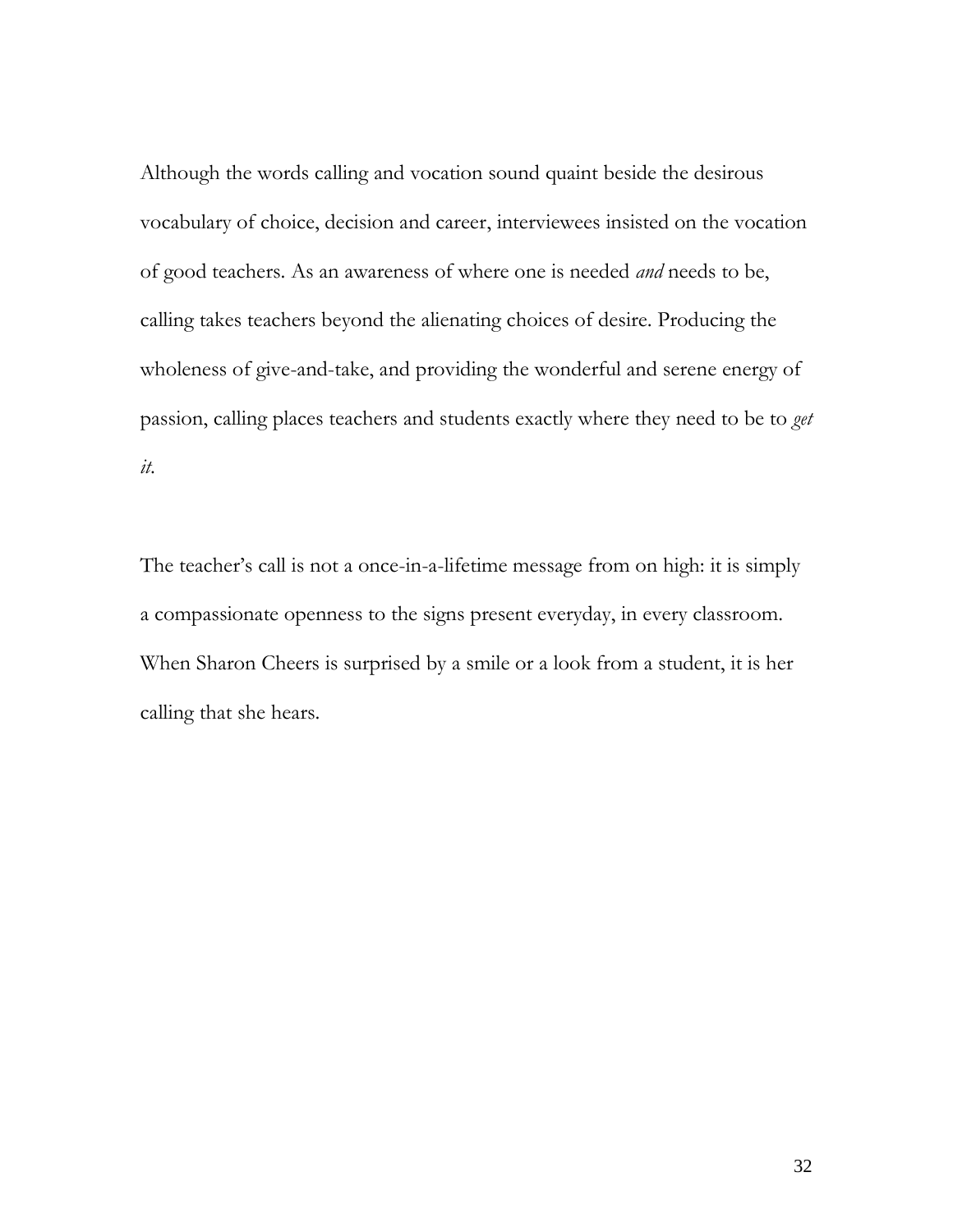# **Acknowledgements**

We thank the students and teachers whom we interviewed for this research. They all enhanced our understanding of the learning and teaching process, but they are not responsible for our interpretations of what they said. Because of a technical problem recording Raimond Gaita's interview, we have relied here on a conference paper (2004) that deals with the main story he told us.